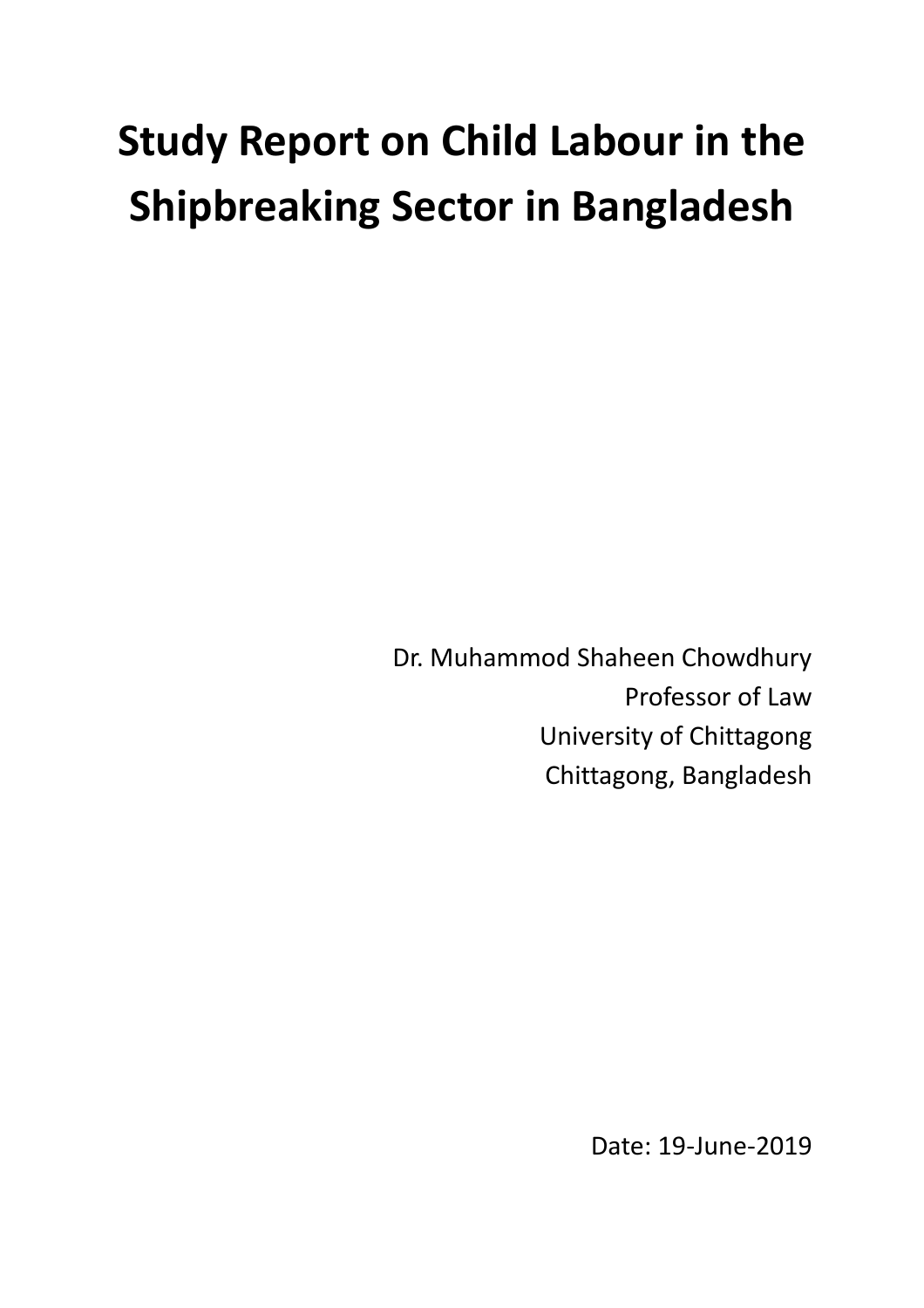# **Table of Contents**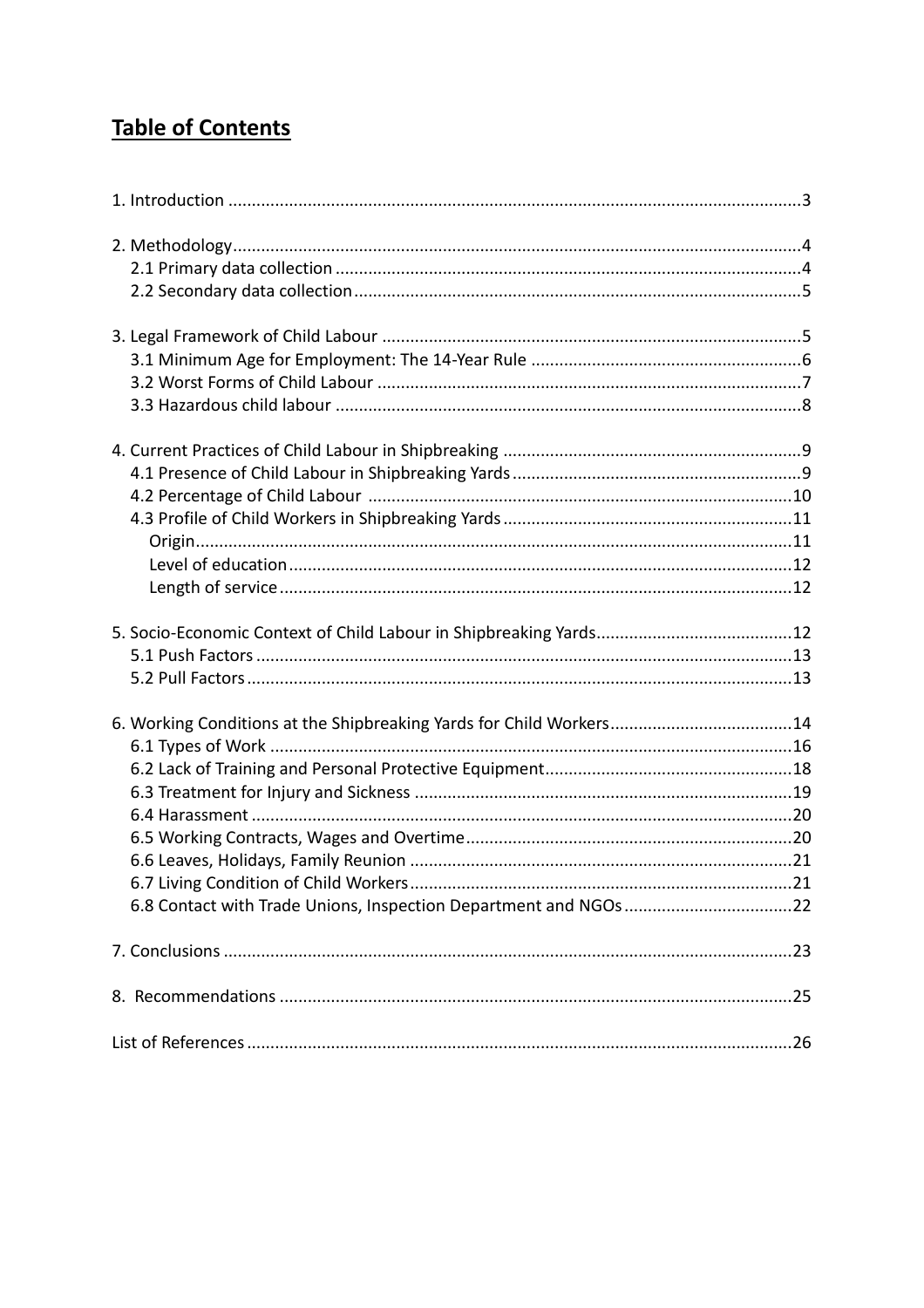# **Study Report on Child Labour in the Shipbreaking Sector in Bangladesh**

# <span id="page-2-0"></span>1. **Introduction**

 $\overline{a}$ 

Having started in the 1980s, the shipbreaking sector now employs 30,000 workers directly and about 100,000 workers indirectly. The industry generates significant tax revenues for the government and supplies about 55-60% of the total steel needed for construction works within the country. Shipbreaking yards are suppliers of second-hand machineries, various materials and thousands of tons of recycled steel. Bangladesh is currently the largest shipbreaking country in the world in terms of tonnage. Every year, 100-120 large ocean-going vessels are recycled in approximately 60 active yards among 155 registered yards<sup>1</sup>. Despite the importance of the shipbreaking industry, the government has no official statistics of recycling activities, working conditions, the occurrence of child labour or the status of compliance with labour standards and regulations relevant for shipbreaking activities.

In 2008, the NGO Shipbreaking Platform and its associate organisations YPSA and FIDH, ventured into a comprehensive study on child labour in shipbreaking yards in Bangladesh. The study was based on field work carried out in the Chittagong shipbreaking area and the localities from where children came to work in the yards. The research revealed that 25% of the total work force in shipbreaking sector were under 18 years old, and that around 10% of the children were below 12 years<sup>2</sup>. The report also highlighted the dangerous working conditions in the yards, problems of child workers and the push and pull factors for recruitment of children.

Ten years later, a new assessment is needed. This study aims to evaluate to what extent the illegal employment of children remains a serious problem in the shipbreaking sector of Bangladesh. It also seeks to shed light on the socio-economic context that pushes children

<sup>&</sup>lt;sup>1</sup> Labour Resource Support Centre (LRSC) of Bangladesh Institute of Labour Studies (BILS), and Bangladesh Ship Breakers and Recyclers Association (BSBRA).

<sup>&</sup>lt;sup>2</sup> "Childbreaking Yards: Child Labour in the Ship Recycling Industry in Bangladesh", FIDH, YPSA, NGO Shipbreaking Platform (2008) at p. 05, URL: <https://www.fidh.org/IMG/pdf/bgukreport.pdf>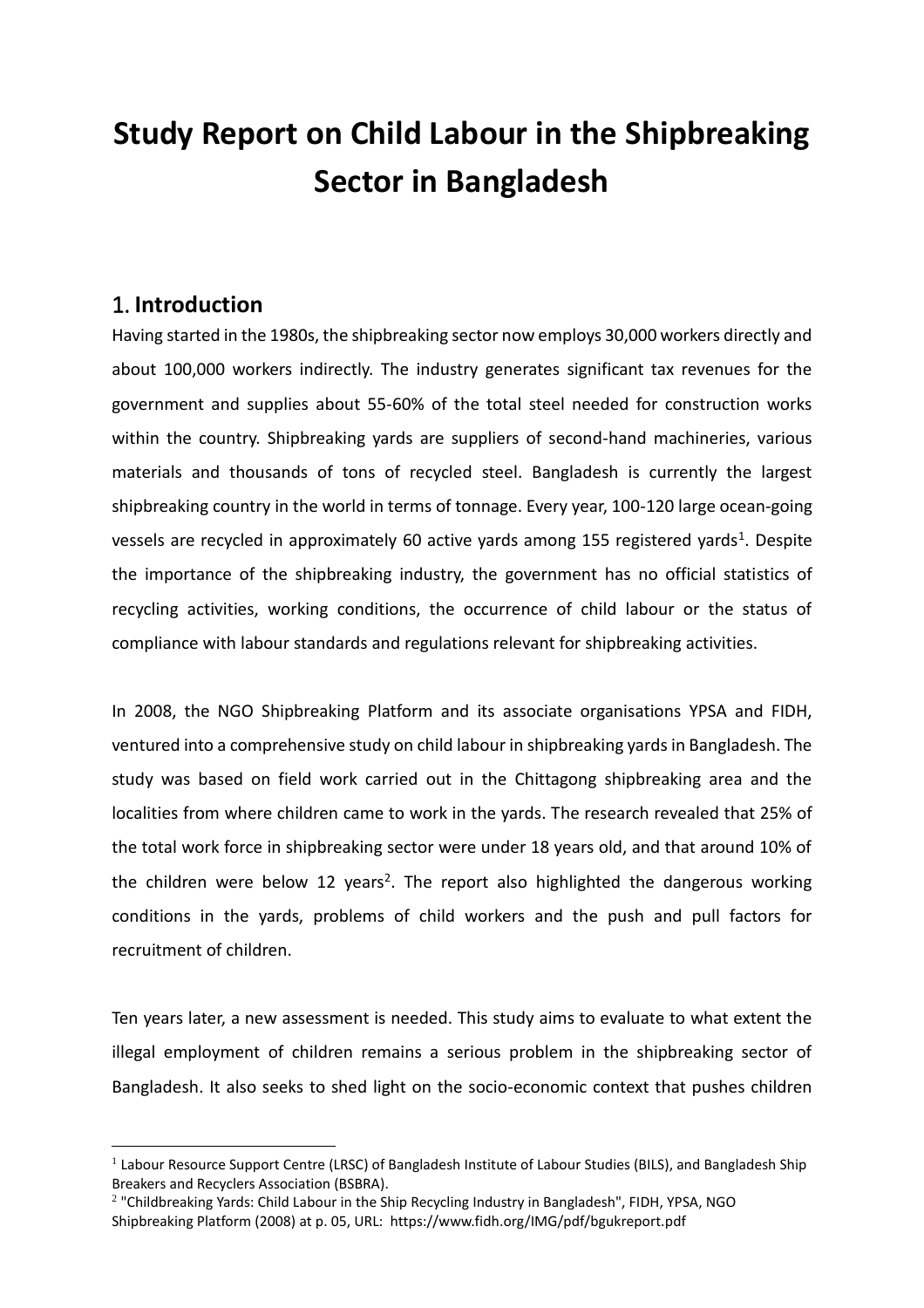into extremely hazardous shipbreaking jobs. Concerns related to child labour in the yards still exist and the conditions under which child workers are exposed.

# <span id="page-3-0"></span>**2. Methodology**

The study was undertaken through a short-term field work (45 days) carried out in and around different shipbreaking yards in Chittagong. Due to the non-availability of workers' database and restricted entry into the yards, a quantitative survey method for the identification of the exact number of child workers would have required a long-term research and a sizeable budget to be carried out. A qualitative method was therefore used to make an estimation of the percentage and to quantify the presence of child workers.

#### <span id="page-3-1"></span>*2.1 Primary data collection*

The research team was assisted by YPSA's field staff for the collection of primary data in January and February of 2019. Appropriate qualitative methods, *i.e.*, Focus Group Discussion (FGD), Key Informant Interview (KII), Case Study (story telling), as well as Observation & Estimation were used, and a questionnaire was developed to conduct a limited survey, FGD and case studies with the child workers. Appropriate variables of the questionnaire were identified after initial interviews with two key informants and related tasks were determined to assess the presence of child labour in the yards.

The study team interviewed 50 child workers, family members of the children, trade union leaders, foremen and contractors. Some of the respondents were adult workers who had started working in the yards as a child before they turned 18. The study team also interviewed officials from the labour administration, representatives of the shipbreaking yard owners association (BSBRA), experts on child labour, NGO representatives and local people. Semistructured interviews were conducted with selected respondents to portray the case studies.

Data from 33 of a total of 60 active yards in Sitakunda shipbreaking zone was collected. Firstly, limited survey was conducted among child workers from 19 different yards and secondly, the field team visited 22 shipbreaking yards, both during day and night shifts, in order to observe workers entering the yards. The total number of yards from where information was collected are figured out at 33 in aggregate. The team found prevalence of child labour in all these yards. Non-probability sampling technique was used to select respondent child workers for interviews, FGD and case studies. Because there was no easy access to the yards and workers,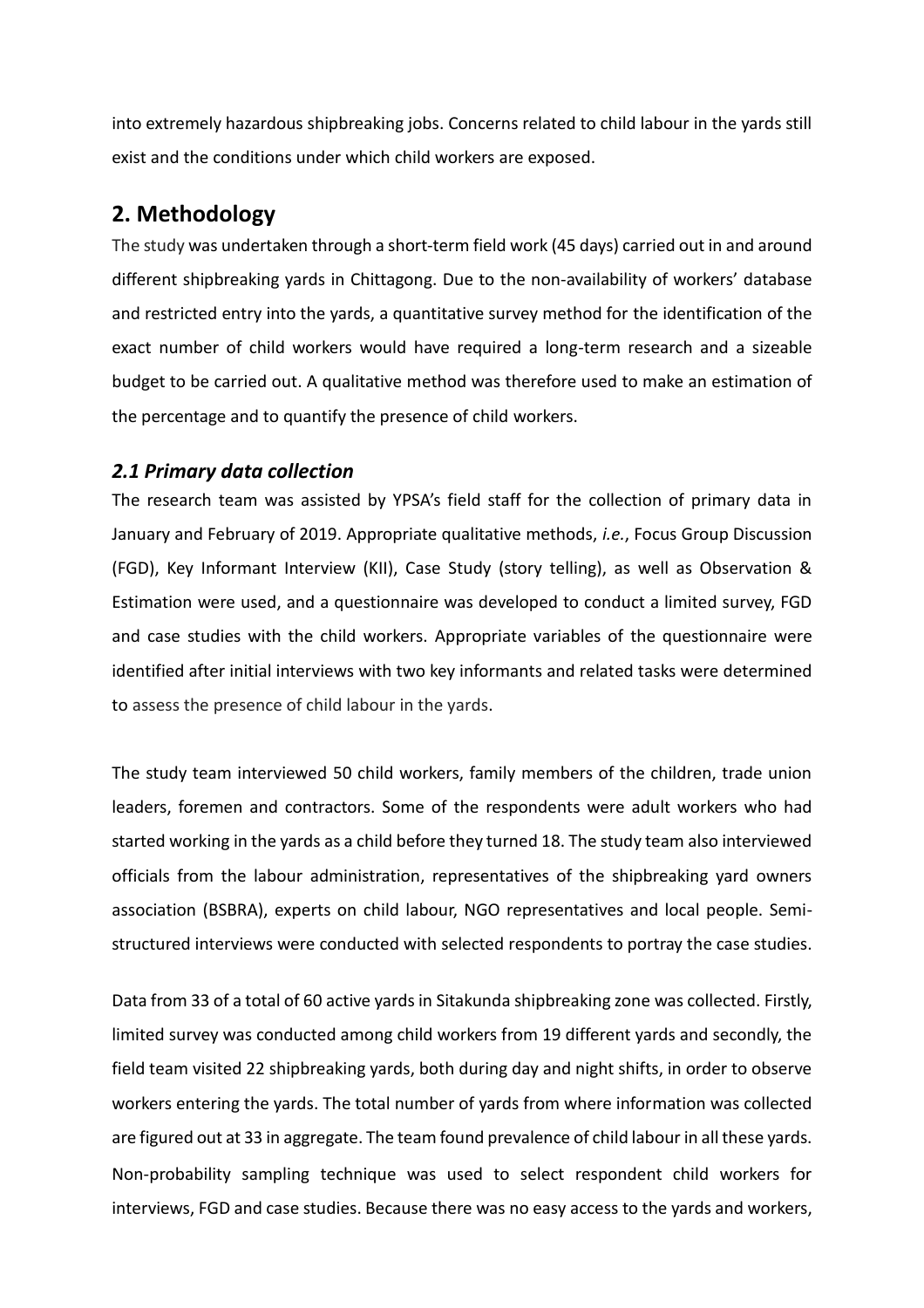all the samples were chosen on the basis of availability of the respondents and instant opportunity to visit the yards. The stories of two child workers were selected as illustrative case studies, reflecting common patterns of the testimonies gathered and representing different backgrounds, such as different job roles, origin, socio-economic background or reason to work in the yards.

### <span id="page-4-0"></span>*2.2 Secondary data collection*

 $\overline{a}$ 

A review of secondary resources such as study reports, articles, government documents and online resources yielded various information with regard to the legal aspects of child labour in Bangladesh.

# <span id="page-4-1"></span>**3. Legal Framework of Child Labour**

Children deserve distinct rights to protection because of their young age, lack of knowledge, experience and physical strengths, as well as lack of power to defend their own interests in an adult world. Every child has the right to develop physically and mentally up to his or her full potential. Children also need to be protected against economic exploitation and hazardous work, slavery and infringement to family live.

There are different sets of national and international legal frameworks for the regulation of child labour and protection of children engaged in shipbreaking yards in Bangladesh:

|    | <b>National Law</b>                               |    | <b>International Law</b>                      |
|----|---------------------------------------------------|----|-----------------------------------------------|
| а. | The Bangladesh Labour Act 2006                    | a. | ILO Minimum Age for Employment Convention,    |
| b. | The Bangladesh Labour (Amendment) Act 2013        |    | 1973 (C-138)                                  |
| c. | The Bangladesh Labour (Amendment) Act 2018        | b. | ILO Minimum Age Recommendation 1973 (No.      |
| d. | The Bangladesh Labour Rules 2015                  |    | 146)                                          |
| e. | List of Hazardous Works for Children in           | c. | ILO Worst Forms of Child Labour Convention,   |
|    | Bangladesh; SRO NO 65-LAW/2013                    |    | 1999 (C-182)                                  |
|    | The Children Act 2013                             | d. | ILO Worst Forms of Child Labour               |
| q. | The National Child Labour Elimination Policy 2010 |    | Recommendation 1999 (No-190)                  |
| h. | The National Child Policy 2011                    | e. | ILO Minimum Age (Industry) Convention         |
| ı. | The Labour Welfare Foundation Act 2006 (Rules     |    | (Revised), 1937 (C-59)                        |
|    | 2010)                                             | f. | UN Convention on the Rights of the Child 1989 |
| J. | The Birth and Death Registration Act 2004         |    |                                               |

Child labour is generally prohibited worldwide both in hazardous and non-hazardous works if proved to be harmful to the children<sup>3</sup>. Whether or not a "work" can be called "child labour"

 $^3$  This does not mean to prohibit recruitment of children in all types of works. Some economic activities of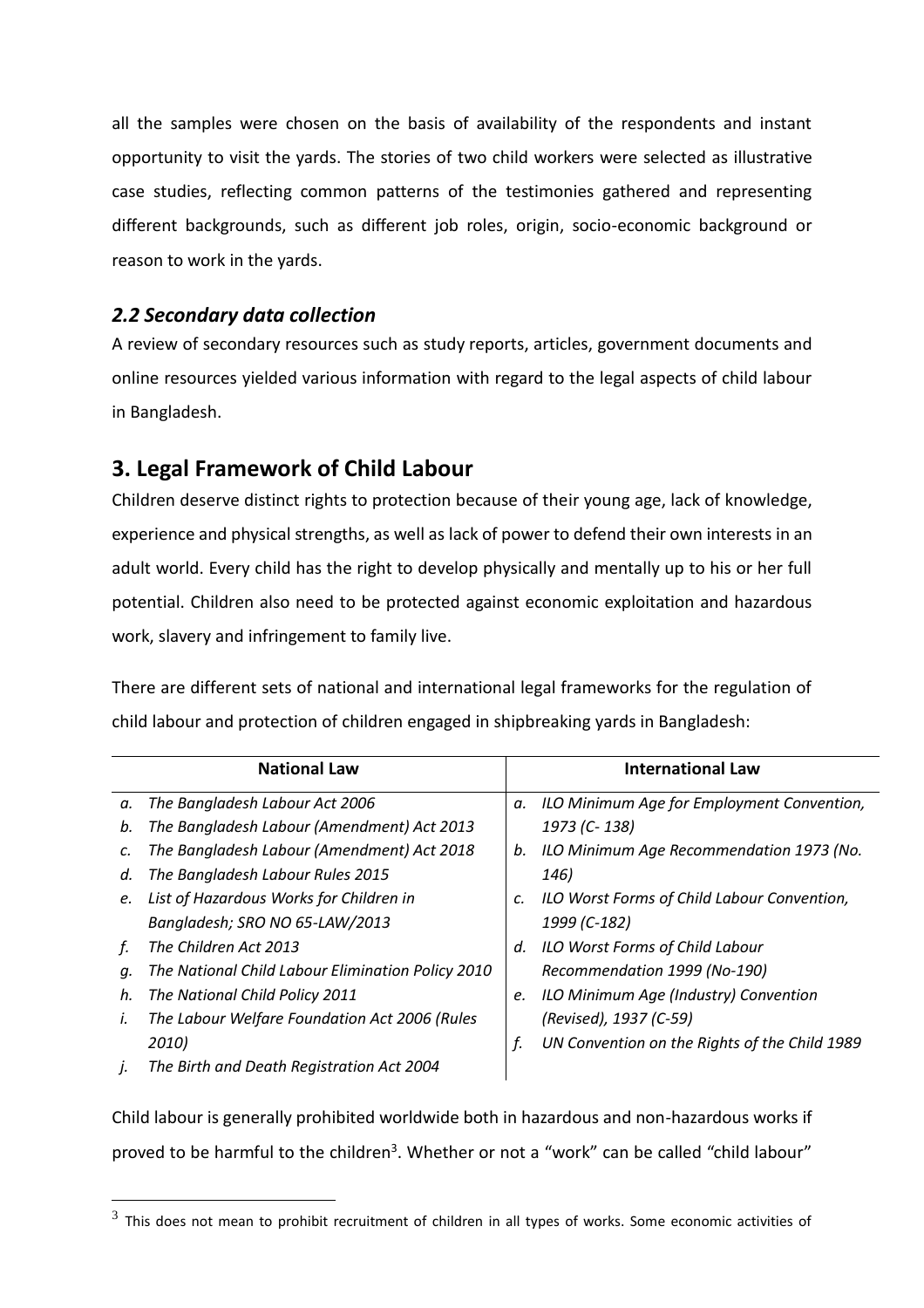depends on the child's age, type and hours of work performed, the conditions under which it is performed, and the objectives pursued by individual countries. The International Labour Organisation (ILO) defines child labour as the employment of children in works that deprive them of their childhood liveliness, prevent their education and that are dangerous or harmful to them physically, mentally, socially or morally<sup>4</sup>.

Since the main focus of the study is worst forms of child labour in the shipbreaking sector, the discussions will be confined to a legal review of minimum employable age and worst form of child labour as evidenced in the shipbreaking yards.

#### <span id="page-5-0"></span>*3.1 Minimum Age for Employment: The 14-Year Rule*

 $\overline{a}$ 

ILO Convention 138 (not ratified by Bangladesh, but compulsory for each party to the organisation as being part of the fundamental norms of ILO) and its accompanying Recommendation (No. 146) set the threshold of child labour or minimum age for admission to employment.

In the case of developing countries, the minimum age for employment in ordinary or nonhazardous work is 14 years or the end of compulsory schooling (whichever is higher)<sup>5</sup>. The ILO requires every State to pursue a national policy designed to ensure effective abolition of child labour and establish the minimum age for admission to employment at a level consistent with the fullest physical and mental development of young persons<sup>6</sup>. Bangladesh's National Child Labour Elimination Policy 2010 was formulated in congruence with ILO's requirement to eliminate child labour. Complying with ILO standards, the Labour Act 2006 categorically prohibits recruitment of children in any work below the age of 14 years. Thus, in Bangladesh,

children are acceptable if they meet certain conditions with regard to age, type and duration of work. On the other hand, if the works are hazardous or harmful to the health, education and morals of children and hamper their physical and mental development, this is unacceptable or unlawful child labor. International labor standards distinguish between acceptable and unacceptable forms of child labor in all types of employments.

 $^4$  ILO (2012) "What is Child Labor", Geneva; URL: [www.ilo.org/ipec/facts/lang--en/index.htm.](http://www.ilo.org/ipec/facts/lang--en/index.htm) When children of a given country aged between 5-17 years are involved in economic activities, it is referred to as child labor. There is no single legal definition of child labor that can be used around the world. Taken together, ILO Conventions 138, 182 and Recommendation 190 provide the definitional basis for the following terms: child labor, worst forms of child labor, and hazardous work for children.

 $^5$  As per the C-138, every country must ensure that no person is employed at less than the school-leaving age, if schooling is available. However, after consultation with trade unions of employers and workers, national government may allow exceptions to the minimum age threshold in some special circumstances, but not to the basic rules.

<sup>&</sup>lt;sup>6</sup> See Article 1, ILO Convention 138. The National Child Labour Elimination Policy 2010 was formulated in compliance with article 1 of Convention 138.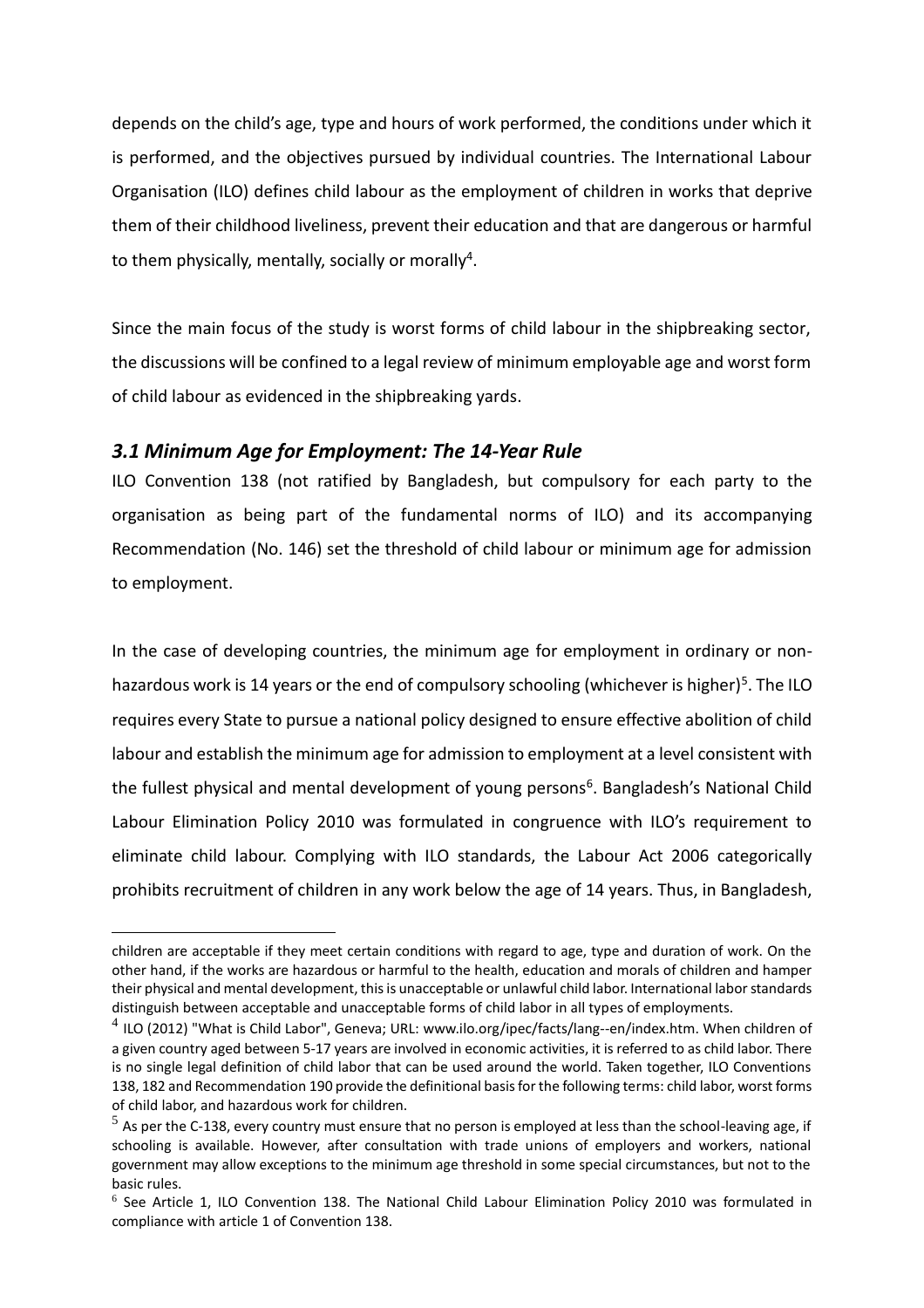the minimum age for employment in regular, non-hazardous work is 14 years and no child below 14 years can be appointed to work in any occupation or establishment<sup>7</sup>. The law identifies all works done by under-14 persons as child labour. Similarly, any person below 14 years employed to do any work will be regarded as child labour<sup>8</sup>. Bangladesh's law of minimum employment age for regular, non-hazardous jobs is thus fully aligned with ILO Convention 138.

For risky or hazardous work, however, the ILO Convention 138 that sets 18 years as the minimum age for employment. In line with ILO Convention 138 that sets 18 years as the minimum age for employment in risky or hazardous work, the threshold of minimum age for employment in hazardous or dangerous jobs in Bangladesh is also lifted from 14 years to 18. As such, appointment of any under-18 person for dangerous and hazardous work (such as shipbreaking) is prohibited in Bangladesh as it is considered a worst form of child labour.

#### <span id="page-6-0"></span>*3.2 Worst Forms of Child Labour*

 $\overline{a}$ 

The UN Child Rights Convention (1989), ILO Convention 182 (not ratified by Bangladesh, but compulsory for each party to the organisation as it is part of fundamental norms of the ILO<sup>9</sup>) and its Recommendation 190 target the worst forms of child labour (WFCL) in all economic sectors as a matter of urgency. They provide the international legal framework to eliminate worst forms of child labour in all countries. Convention 182 defines WFCL as works that are likely to harm the health, safety or morals of children.

The Child Rights Convention and its Optional Protocols seek to protect all children below 18 years from economic exploitation, hazardous work, and work that interferes with the child's education or is harmful to the child's health, moral or social development.

In Bangladesh, the Labour Act 2006 and the National Child Labour Elimination Policy 2010 provide the national legal framework to address the worst forms of child labour. Bangladesh's National Child Labour Elimination Policy 2010 puts emphasis on 'working environment' for

 $7$  Vide, sections 34, 35 and 2 (63) of the Labour Act 2006. They provide safeguard to needy children who are recruited to work at the cost of their health, safety and lives. Sections 34 and 35 directly prohibit child labour and section 2 (63) defines 'child' as a person who is below 14 years of age.

<sup>&</sup>lt;sup>8</sup> Until the amendment to the Labour Act in 2018, the law conditionally allowed employment of children between 12-14 years to do 'light work'. The 2018 Amendment obliterated this age slab of 12-14 years from the Act. At present, there is no legal scope for child labour in Bangladesh with regard to under-14 children. <sup>9</sup> See ILO Declaration 1998.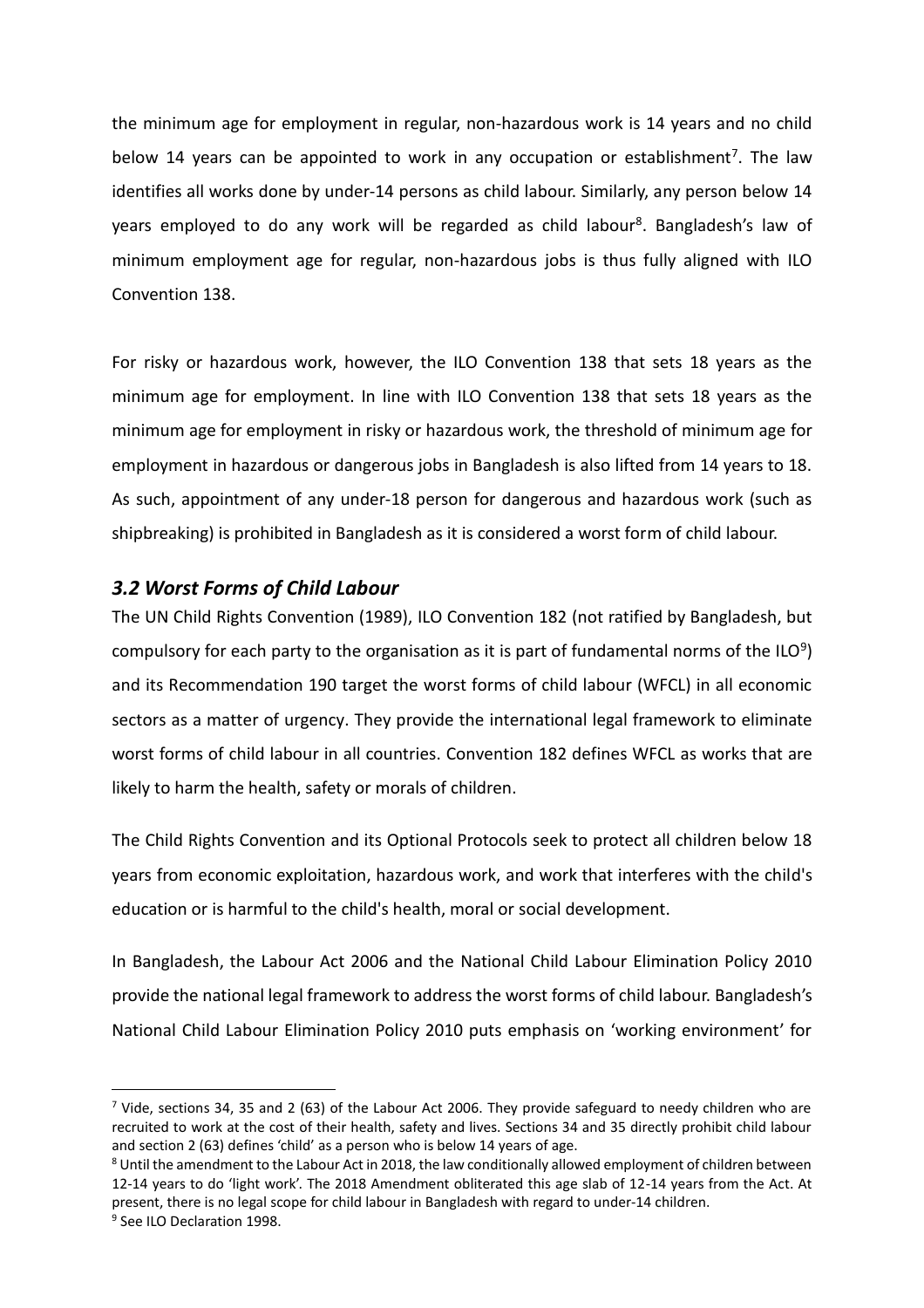determining hazardous work for children. According to this Policy, a child becomes subject to hazardous or harmful work if it:

a) creates undue pressure on his/her physical and psychological health and social status;

- b) is unsafe or unhealthy for him/her;
- c) is disproportionate to his or her capacity;
- d) hinders his or her education;
- e) demeans his/her human dignity; and
- f) poses risk of physical or mental torture and sexual exploitation
- g) allows no opportunity for leisure or recreation.

#### <span id="page-7-0"></span>*3.3 Hazardous child labour*

 $\overline{a}$ 

Hazardous child labour, a subset of worst forms of child labour, is defined by the ILO as an employment or work which is likely to harm or jeopardize the physical and mental health, safety, moral or social development of children<sup>10</sup>. ILO Recommendation 190 also refers to the following circumstances of hazardous child labour : (a) work which exposes children to physical, mental, or sexual abuse; (b) work underground, under water, at dangerous heights or in confined spaces; (c) work with dangerous machinery, equipment and tools, or which involves the manual handling or transport of heavy loads; (d) work in an unhealthy environment which may expose children to hazardous or harmful conditions that cover substances, agents, processes, temperatures, noise levels, or vibrations harmful to health; e) work under difficult conditions, i.e., work for long hours, night work or work where the child is unreasonably confined to the premises of the employer<sup>11</sup>. The types of hazardous work for children may vary from country to country because countries are allowed to define hazardous work in their own context. ILO Convention 182 urges the national governments to formulate the legal framework of hazardous child labour (HCL) in accordance with relevant international standards, Recommendation 190 and opinions of the employers' and workers' representatives<sup>12</sup>.

<sup>&</sup>lt;sup>10</sup> Section II, Paragraph 3 of ILO Recommendation 190. It gives detailed guidance on identifying "hazardous work". The Labour Act 2006 and the National Child Labour Elimination Policy 2010 also substantially recognize the circumstances described in Recommendations-190 through various provisions.

 $11$  Section II, Paragraph 3 of ILO Recommendation 190. It gives detailed guidance on identifying "hazardous work". The Labour Act 2006 and the National Child Labour Elimination Policy 2010 also substantially recognize the circumstances described in Recommendations-190 through various provisions.

 $12$  Section II, Paragraph 3 of ILO Recommendation 190. It gives detailed guidance on identifying "hazardous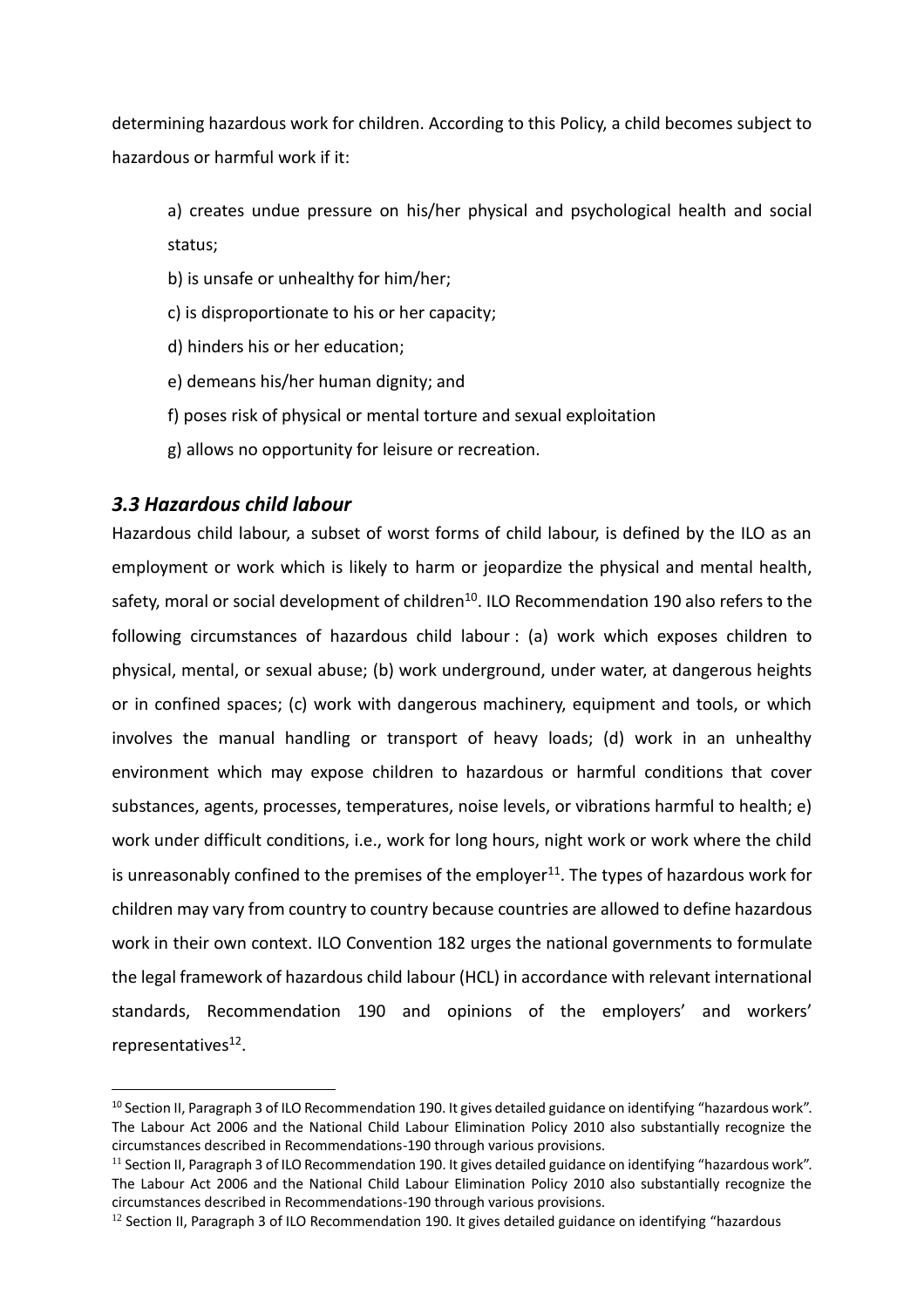The draft National Child Labour Elimination Policy (2008) identified shipbreaking as a most hazardous job. In 2010, the final policy formulated by the Government denounced shipbreaking as an industry where unacceptable child labour is commonly found. Subsequently, in March 2013, the Ministry of Labour and Manpower published a list of 38 economic activities hazardous or dangerous for children which includes shipbreaking in serial no 16<sup>13</sup> . Thus, in Bangladesh, the employment of children below 18 years of age in the shipbreaking yards is clearly prohibited as it is considered hazardous child labour and one of the worst forms of child labour. It should furthermore be noted that the Labour Act 2006 forbids the appointment of children (under 14) and adolescents (from 15 to 18) for night works and in harmful or risky jobs $^{14}$ .

# <span id="page-8-0"></span>**4. Current Practices of Child Labour in Shipbreaking**

This part of the study assesses current practices of child labour in the shipbreaking yards in Chittagong and covers an estimated percentage of how many shipbreaking workers are under-18 years of age, comparing with the findings of earlier study report from 2008<sup>15</sup>.

#### <span id="page-8-1"></span>*4.1 Presence of Child Labour in Shipbreaking Yards*

During the interviews, some respondents expressed their ignorance about the existence of child labour in shipbreaking yards, some additionally argued that children can under no circumstance be recruited in the yards because shipbreaking requires considerable physical strength. The yard owners further claimed that they were not interested in suffering from reputational damage by employing under-18 young workers. The reality is, however, that child workers are still recruited in many shipbreaking yards.

During our field study, we found presence of child workers in all of the 33 active shipbreaking yards from where primary data was collected. The ages of all children we came across were

 $\overline{a}$ 

work". The Labour Act 2006 and the National Child Labour Elimination Policy 2010 also substantially recognize the circumstances described in Recommendations-190 through various provisions.

<sup>13</sup> *Vide*, SRO NO 65-LAW/2013; issued by the Ministry of Labor and Manpower, Government of Bangladesh in pursuance of section 40(3) of the Labor Act 2006. ; *Also*, ILO (2014), "Compendium of hazardous child labor lists and related legislation for Bangladesh" URL:

[http://www.ilo.org/ipec/Informationresources/WCMS\\_382487/lang--en/index.htm](http://www.ilo.org/ipec/Informationresources/WCMS_382487/lang--en/index.htm)

<sup>&</sup>lt;sup>14</sup> Vide, sections 34, 35 and 2 (63) of the Labour Act 2006. They provide safeguard to needy children who are recruited to work at the cost of their health, safety and lives. Sections 34 and 35 directly prohibit child labour and section 2 (63) defines 'child' as a person who is below 14 years of age.

<sup>&</sup>lt;sup>15</sup> Childbreaking Yards: Child Labour in the Ship Recycling Industry in Bangladesh", FIDH, YPSA, NGO Shipbreaking Platform (2008) at p. 05, URL: <https://www.fidh.org/IMG/pdf/bgukreport.pdf>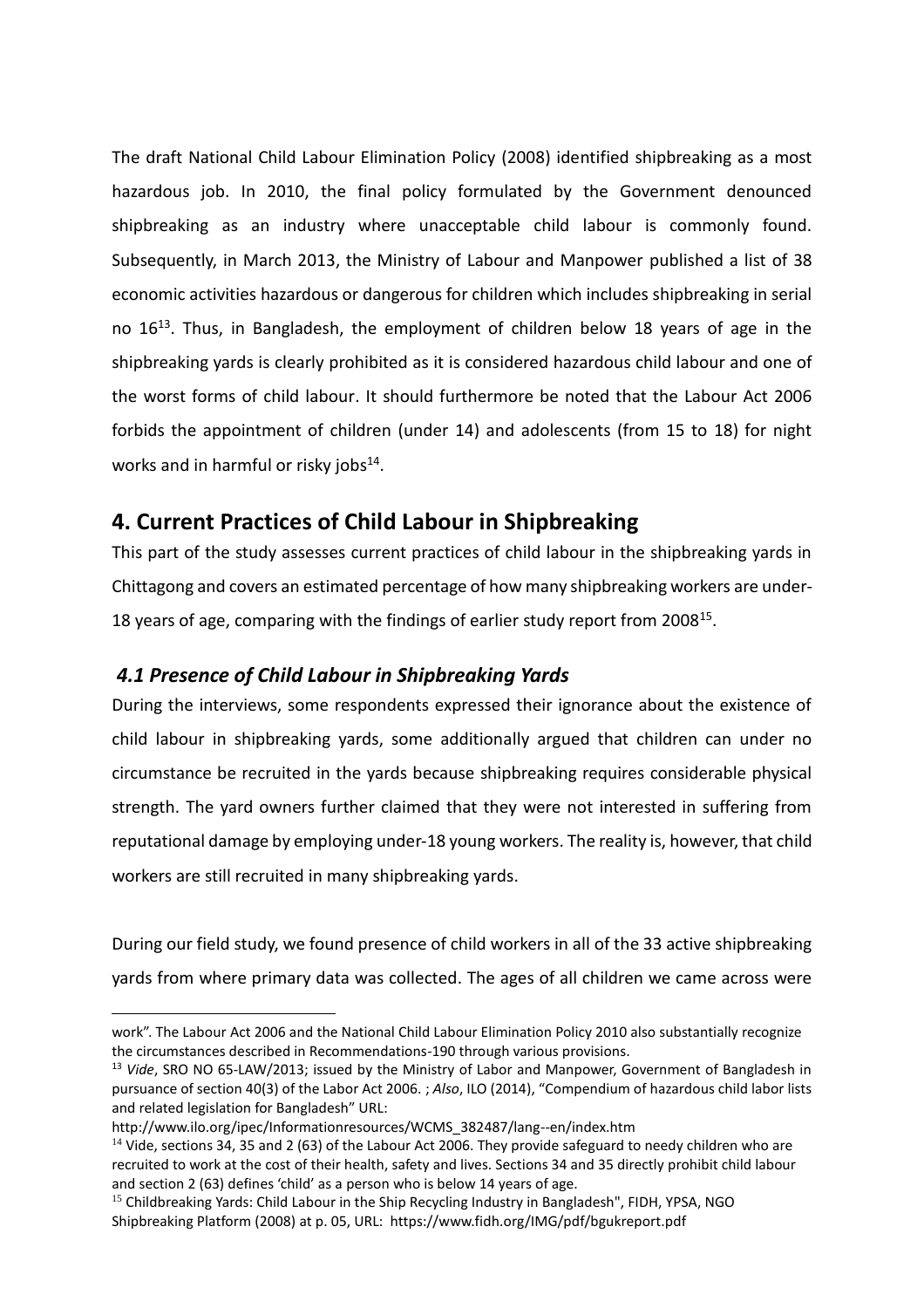estimated to be between 15-17 years, as also later confirmed by the respondents<sup>16</sup>. Whilst the 2008 report of the NGO Shipbreaking Platform recorded wide presence of very young children between 7-12 years, the study team in 2019 did not find any child below 15 years working in any of the active shipbreaking yards that were observed<sup>17</sup>. Recruitment of under-14 children in shipbreaking yards seems to have stopped. This indicates a clear improvement in the child labour situation in the shipbreaking sector over the last decade.

Several factors may explain why hiring young children has decreased, such as the action of NGOs and media reporting. Interviews pointed out the new policies adopted by the government that may expose yards owner to reputational damage and litigations, and the fact that the labour administration and other government agencies have recently increased their monitoring of the reported yards.

Pointing to the fact that child labour is a persistent problem in shipbreaking yards, in 2018, the shipbreakers' and recyclers' association (BSBRA) issued a letter to the member yard owners strictly warning them not to employ children and adolescent workers in their establishments. The respondent foremen and adult workers informed that recruitment of child workers in shipbreaking yards dropped drastically after the issuance of the letter as many yard authorities started then to ask the newly recruited workers to submit copies of national ID card or birth registration certificate as proof of adulthood (18 years).

Whilst during the interviews and FGD, the respondents also said that some yards are comparatively better than others and have 'zero' child labour, they could not inform how many and which yards fall in this category. The field team found, on the other hand, existence of child labour in all 33 yards, out of a total of an estimated 60 active yards, they observed.

#### <span id="page-9-0"></span>*4.2 Percentage of Child Labour*

 $\overline{a}$ 

The cumulative outcome of observation, interviews and FGD with the respondents is that there is an estimated 13% child labour among the shipbreaking workers in Chittagong, Bangladesh. On-spot observation in the yards conducted both during day and at night found

<sup>&</sup>lt;sup>16</sup> The foremen, contractors, adult workers and the unionists unanimously argued that children below 15 years are not seen in any yard. They told that there had been no fresh recruitment of minor boys in the yards since the middle of 2018.

<sup>&</sup>lt;sup>17</sup> All under-18 workers employed in shipbreaking yards are adolescents as defined by the Labour Act 2006. They all are recognized as children both under international and national legal standards. For details, vide legal review of 'child labour' above.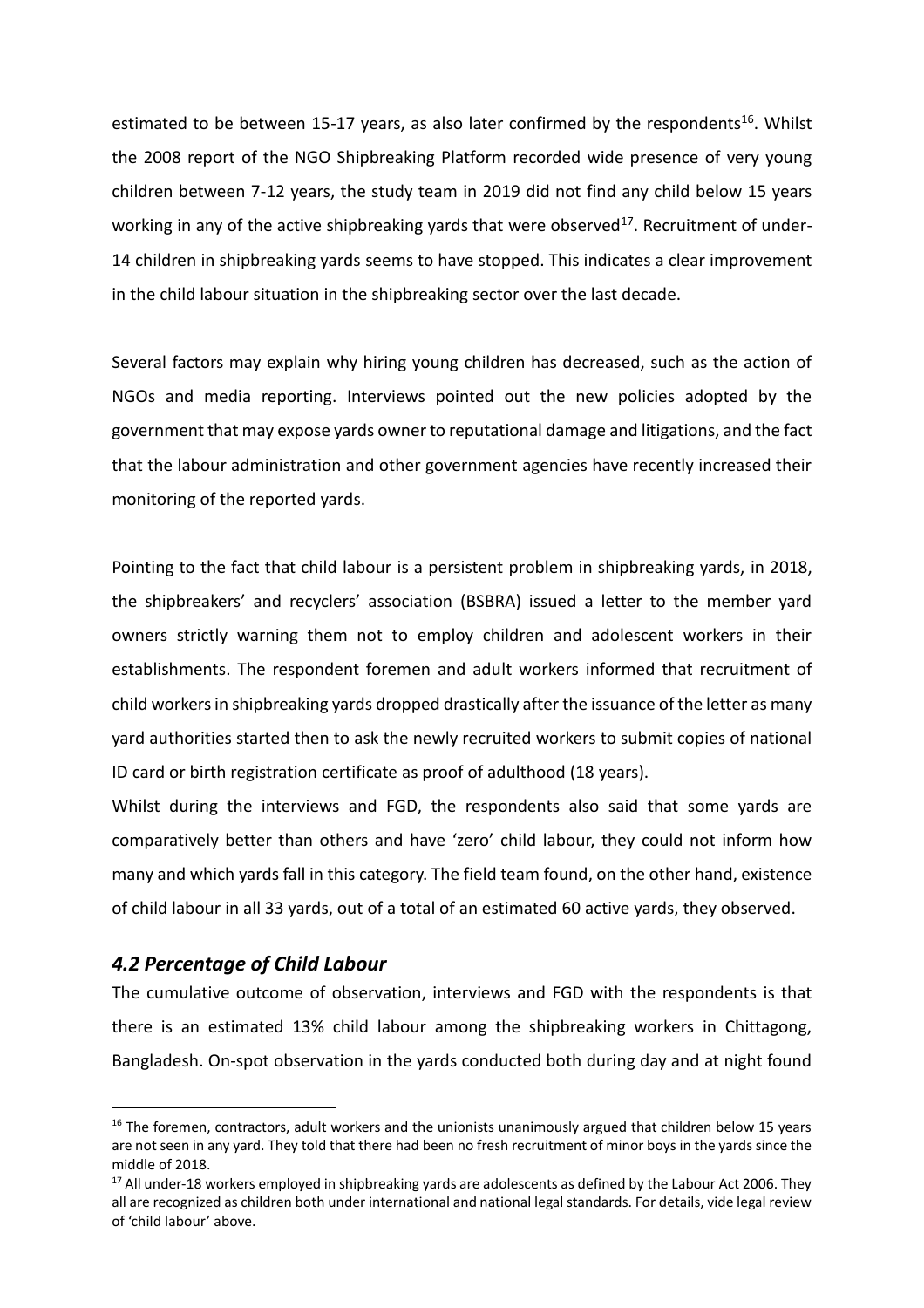approximately 6% of all workers engaged during dayshifts are children, and during night shifts the percentage of child workers was estimated to be 20%. The overall estimated child labour in shipbreaking yards, combining both day and night shifts, is 13% of all workers. It is, however, not excluded that there might be more child workers than were counted $^{18}$ .

The NGO Shipbreaking Platform's report from 2008 found the proportion of children working at the yards as high as up to 25%. Whilst the decrease in the percentage of child workers is a positive step in the right direction - as is the abovementioned decrease and seeming halt in the employment of children below 14 - this study identifies negative trends such as an increased deployment of children hired during night shifts.

The study team found that a concerning 20% of the workforce were children during the night shifts<sup>19</sup> in the yards observed. The number of child workers involved in nightshifts mentioned in the Platform's 2008 report was lower than the number estimated in 2019<sup>20</sup>. The recruitment of children for night shift work in the yards has increased sharply over the years. This is a significant change in the child labour dynamics of the shipbreaking sector in Bangladesh. According to our observation and estimation, the number of child workers employed during night-time is more than three times higher than the children working daytime. The foremen and respondent child workers said that the main reason for engaging children in night shift work is to circumvent the monitoring of labour inspectors, media, NGOs and safety officers. There are very few inspections at night, and most safety officers leave the yards at 5.00 pm.

#### <span id="page-10-0"></span>*4.3 Profile of Child Workers in Shipbreaking Yards*

#### <span id="page-10-1"></span>**Origin**

 $\overline{a}$ 

The child workers of shipbreaking yards, all of which are boys, come from different parts of the country. Most belong to very poor families consisting of siblings and parents. A typical

 $18$  There is also hidden child labour in low compliant yards, as told by the local people. The yard management arranges food and accommodation for these children within the yard premises at clandestine locations for night work. But the study team could not find any trace of such covert child labour practice at night.

 $19$  During the FGD, participants confirmed told that considerable number of children including themselves are used by the owners in night works in the yards.

 $^{20}$  Childbreaking Yards: Child Labour in the Ship Recycling Industry in Bangladesh", FIDH, YPSA, NGO Shipbreaking Platform (2008) at p. 05, URL:<https://www.fidh.org/IMG/pdf/bgukreport.pdf>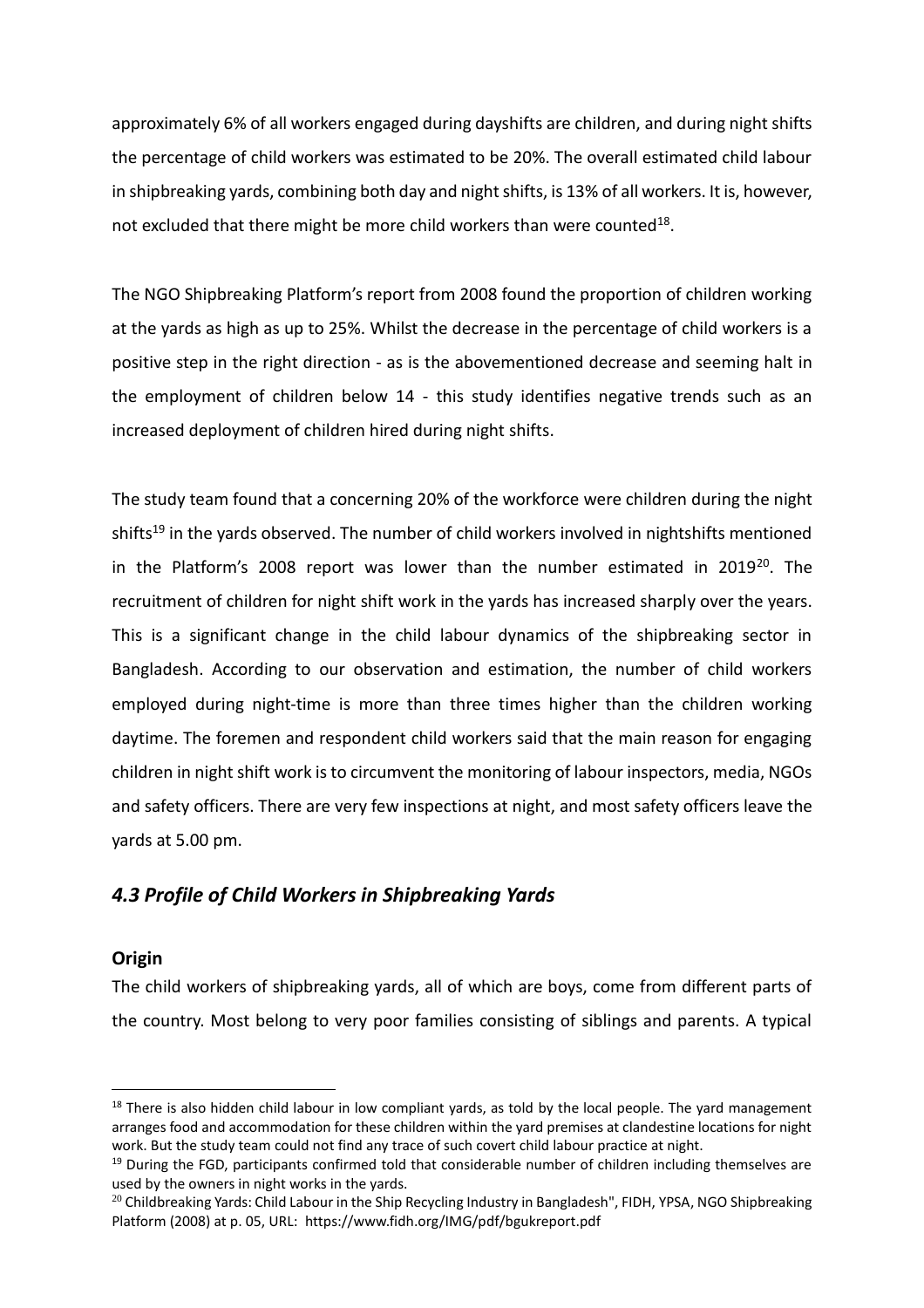family size ranges between 5-7 members. Average monthly income of a family is between 120- 180 USD per month. Some low-income families even earn much below 120 USD every month. Education of the child workers' family members is, by and large, up to primary school, though some have gained secondary school education. There is presence of a considerable number of tribal boys in the yards representing different ethnic groups from the Chittagong Hill Tract districts . During our survey, we met several boys of *Tripura* and *Marma* tribes (small ethnic population) coming from Matiranga of Khagrachari hill district. All these tribal boys were found to work in a particular yard. The tribal boys were reluctant to discuss about their problems in the yards and skipped questions.

#### <span id="page-11-0"></span>**Level of education**

The children working in shipbreaking yards are generally school leavers who were forced to discontinue education due to inability and hardship of their parents. Low family income or poverty was the main cause of premature break-up of their education. Most of the children interviewed (more than 70%) could not go beyond primary level and studied at best up to the 5 th grade, whereas, a number of them (26%) had the opportunity to go to secondary school. While almost all child workers were forced to leave their schools before joining the yards, very few fortunate ones (4%) were found to have earned secondary school certificate (school completion certificate) or studying in the college. The latter group have high ambition to study more. They want to go further and will leave the shipbreaking job once their graduation will be completed and consider the shipbreaking job as a means of financing their higher education. They usually work in the night shift and attend classes in the daytime.

#### <span id="page-11-1"></span>**Length of service**

The child workers are recruited in the shipbreaking yards through different channels including via relatives, friends, acquaintances and contractors. Shipbreaking is the first job of almost all child workers who have been working for 1-2 years. Some of the interviewees had only worked at the shipbreaking yards for a few months, and only a small number of children had worked in other jobs before coming to the yards. For example, Sagor (17) was a farmer in his village, Ripon (17) used to work in a printing shop in Dhaka, Sazzad (17) had worked in grocery shop for two years, and Anarul (16) was a construction worker for a year prior to becoming a shipbreaking worker.

#### <span id="page-11-2"></span>**5. Socio-Economic Context of Child Labour in Shipbreaking Yards**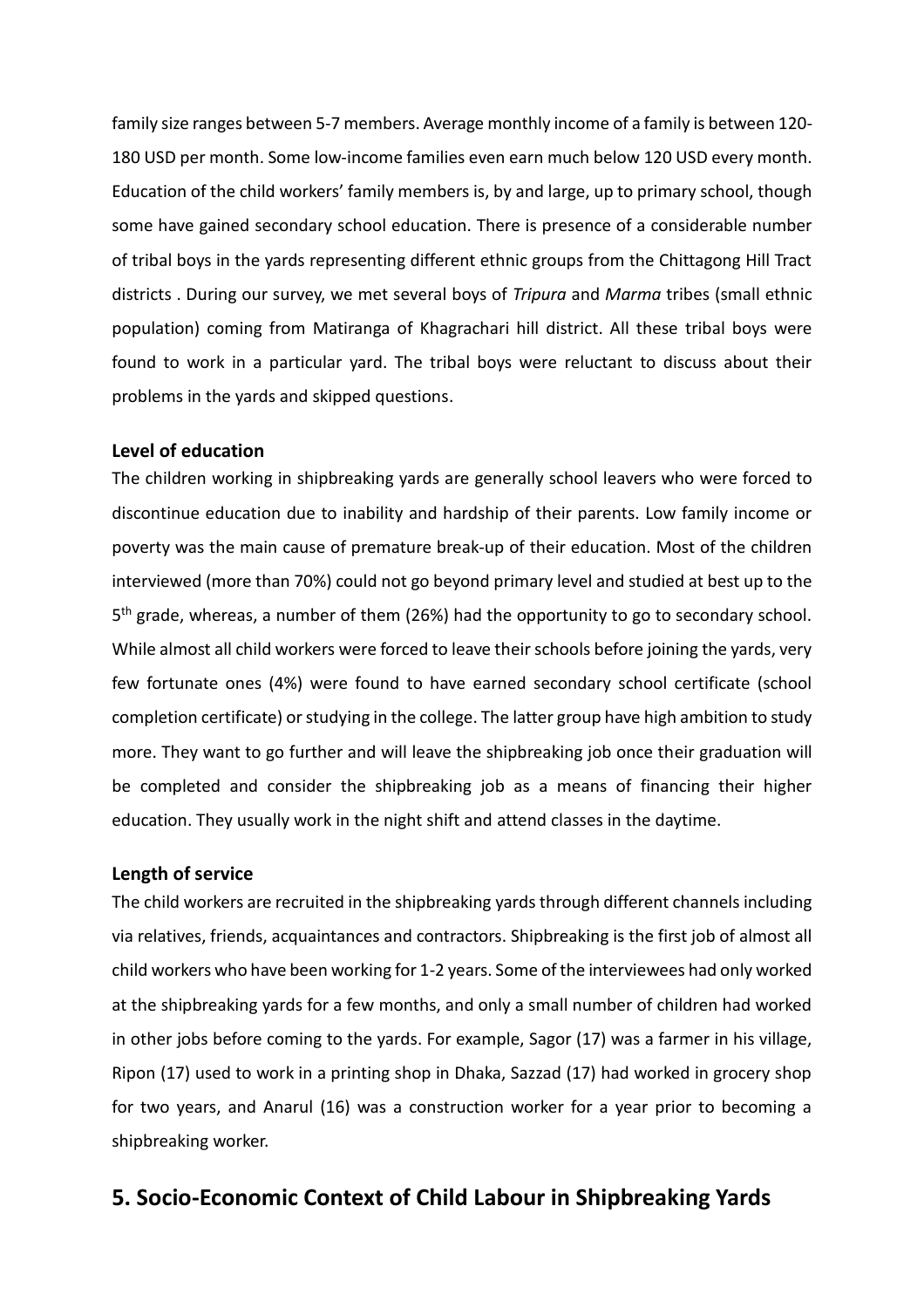#### <span id="page-12-0"></span>*5.1 Push Factors*

There are various push and pull factors that force the children to work in the shipbreaking yards risking their lives to earn only 3-5 dollars (estimated Taka 250-420) per day. These factors are driven primarily by economic, social and familial reasons and have remained almost the same over the last 10 years. The reasons which push the remote villagers to send their teenage sons to work in shipbreaking yards are extreme poverty, hardship, low family income or nonavailability of better earning source, death of father, disappearance of father after marrying another woman, family debts, loss of land or landlessness etc.

Although Bangladesh's graduation from the Low Development Country group marks a sign of improvement in poverty reduction, a large proportion of its citizens still suffer from privation, malnutrition, resource constraints and very low family income. Poverty or financial crisis is still the main reason for the child workers and their families to choose jobs in shipbreaking yards<sup>21</sup>.

While struggling with the extreme hardship, they are entangled with debts and other livelihood crises. The respondents shared different reasons for their involvement in the yards, such as: there is no one else in the family capable of earning or to support family needs or to bear family expenses including illness of parents, or to pay off family debts. In order to add to the low family income, and often alongside the father, one or more sons enter into "survival jobs" in different occupations including farming, security guard, shop keeping, rickshaw pulling, or more risky and dangerous jobs such as shipbreaking. Due to low family income and unbearable education costs, the parents withdraw their children from school and send them outside to earn money.

#### <span id="page-12-1"></span>*5.2 Pull Factors*

 $\overline{a}$ 

Alongside the reasons that 'push' children to work at the shipbreaking yards in Chittagong, there are also "pull factors" that attract them to this precarious working environment. For example, easy accessibility to shipbreaking jobs without experience, scope of better income, yard owners accepting children as they are cheap labour, etc.

<sup>&</sup>lt;sup>21</sup> Poverty is the major contributing factor to justify why still 13% of the shipbreaking workers are children below 18 years of age. According to *Bangladesh Household Income and Expenditure Survey 2016-2017*, the country's poverty rate was reduced to 24,3% at the end of 2016 from 31,55% in 2010. The extreme poverty rate was measured at 12,9% in 2016 compared to 17,6% in 2010. See 'Bangladesh Household Income and Expenditure Survey 2016-2017`, Bangladesh Bureau of Statistics (BBS).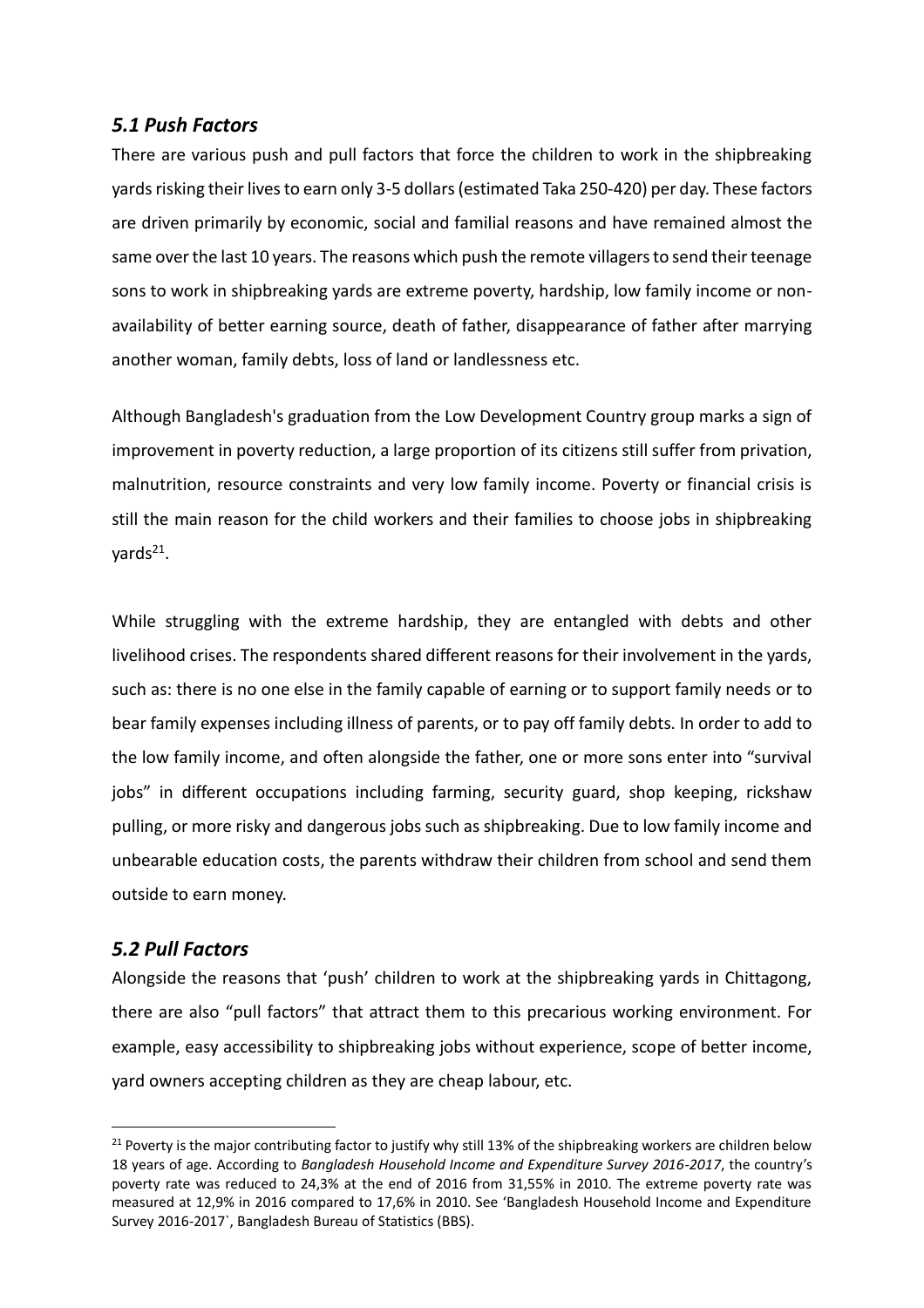All respondents said that they came to work at the yards because they knew they could easily find work here without any skillset, qualification or prior experience. The yard owners do not ask the workers for any previous experience or skill as is seen in other formal sectors (textile, RMG). Getting a job in a shipbreaking yard is therefore relatively easier than in other sectors.

Working in the shipbreaking yards also provides the child workers with a higher income than many other precarious or irregular jobs they had pursued elsewhere, *i.e.*, farming, shop kipping, restauration, factory job etc. The prospects of better income thus drove especially the village boys into extremely dangerous working conditions. Moreover, there were some other boys who had pursued jobs in other occupations, but had failed to manage due to lack of skills. Only few of the children said that the attraction to shipbreaking job was regular and timely payment of wages by the yard management. Some local boys work in shipbreaking yards at night because they still attend school in daytime.

However, most respondents stated that their conditions have not improved up to the expectations and that they still remain poor and continue to face malnutrition and precarious living conditions.

# <span id="page-13-0"></span>**6. Working Conditions at the Shipbreaking Yards for Child Workers**

Working in shipbreaking involves high risk of injury or death. Accidents occur due to the poor working environment. According to available information, 20 workers died and five were severely injured due to accidents at the yards in 2018. Until March 2019, at least three workers died and three were injured. During 2016-2018, a total of 57 deaths and 39 injuries of shipbreaking workers in Chittagong were reported in various media platforms<sup>22</sup>. Whilst no child worker was reported to have died or seriously injured in the last few years, the risk of death, injury or illness prevails for all children working in the yards.

Shipbreaking yards are by and large unsafe and harmful for the health of workers. There are flagrant violations of basic labour rights and shipbreaking regulations at the yards as shipbreaking workers are deprived of appointment letter, ID card, minimum wages, proper working hours, paid leaves and holidays, safe workplace, bonus, insurance, compensation and other benefits. The recruitment of children for involvement in the hazardous or dangerous

 $\overline{a}$ 

<sup>&</sup>lt;sup>22</sup> Source: Labour Resource Support Centre (LRSC) in Chattogram, Bangladesh Institute of Labor Studies (BILS).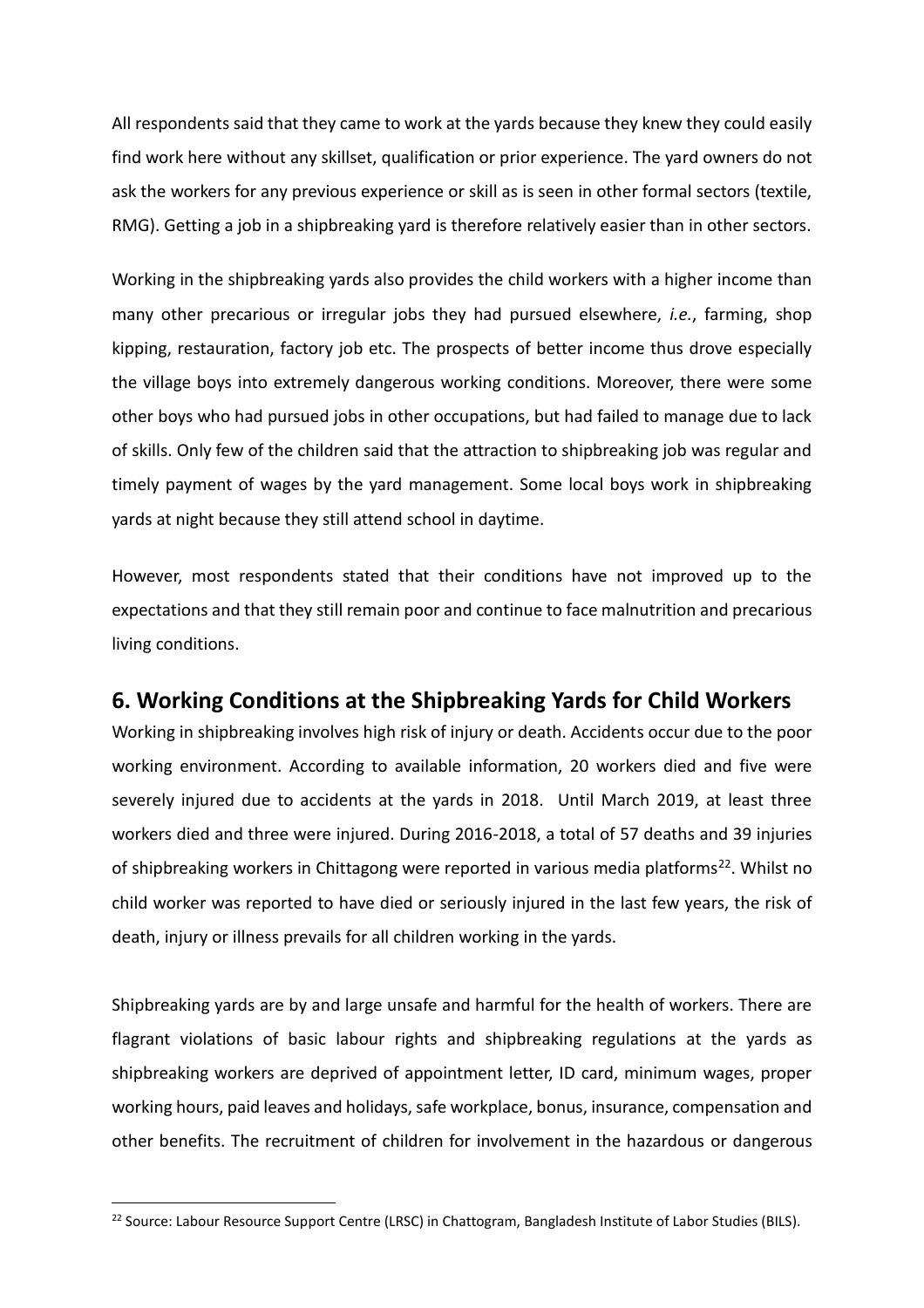operations of shipbreaking is furthermore illegal as described in the sections above.

The common occupational health and safety (OHS) risks in shipbreaking yards as identified by the child workers are:

- a) dangerous and harmful working conditions
- b) unhealthy and filthy surroundings
- c) fume and dust
- d) black oil, burnt Mobil, poisonous gas and fire flames
- e) heavy sound
- f) excessive heat of the gas torch
- g) scorching sun and its blistering heat
- h) fatal accident, inflammation and blast

The children informed of having experienced several difficulties while working in the yards. Many told that they had suffered from various health problems for which they cannot afford proper treatment. The following health problems were commonly identified by the respondent child workers:

| Cut or injury on the body                      | Stomach pain        | Vomiting due to fumes, gas &<br>burnt oil smells |
|------------------------------------------------|---------------------|--------------------------------------------------|
| Bodily pain                                    | Chest pain          | Headache                                         |
| Skin disease                                   | Physical weakness   | Coughing/Fever                                   |
| Eye infection / inflammation<br>and redness    | Asthma              | Nausea                                           |
| Dizziness due to excessive<br>sound & sun heat | <b>Hearing loss</b> | Insufficient sleeping                            |

Whilst most of the child workers interviewed were aware of the dangers they were exposed to at the shipbreaking yards, it was observed that a few child workers were not aware of the full extent of health and safety hazards in the yards. During the interviews, they could not identify their problems and difficulties, and they seemed to be oblivious about the working conditions in the yards and the consequences thereof. This is a worrying issue in addition to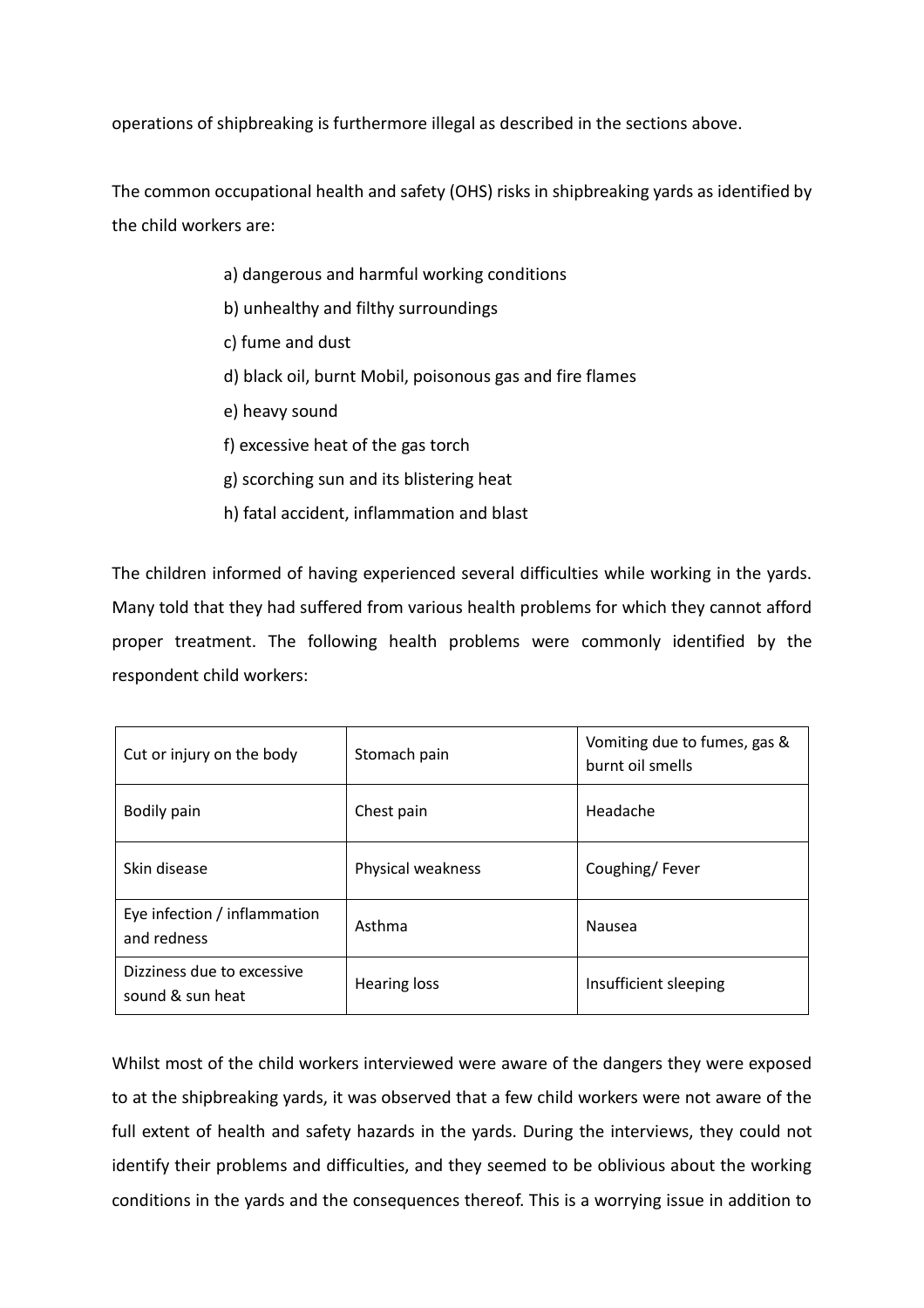the existing precarious working conditions they are exposed to. The sections below describe more specifically the conditions of child workers in the yards, and highlights particular concerns related to the increase of children employed during night shifts.

#### <span id="page-15-0"></span>*6.1 Types of Work*

According to the information provided by the respondents, there are different categories of child workers in the shipbreaking yards, such as cutter helper, cleaning or mud group, wire or cable group, loading or loader group and fitter group.

The children are mostly employed as cutter helpers in the shipbreaking yards whose primary job is to help the cutter master in cutting the iron plates into smaller pieces. Almost all of the child workers we talked to are working as helpers in the yards. There are for example various tasks associated with the dismantling of iron sheets. Cutter helpers assist the cutter master in lighting gas torches, they hold the gas pipe and make sure the gas torch is well fed and also hold an umbrella over the cutter man to protect him from the sun. The cutter helpers mark the plates, replace the empty gas cylinders with new ones, shift the cylinders from one place to other and lift the cylinders on the ship. They clean up the iron pieces by removing the rusts from the surface before cutting and pick up small and scrapped iron pieces from the ground. Some helpers work on the shore where large steel plates are dismantled into small pieces for recycling, whilst some work directly on the ship, though these were found to be very few. After a few years of apprenticing, the helpers can become cutter masters themselves.

Children also work in the group of mud cleaners who remove mud from all the cut off steel plates of the ship after they are dragged ashore. Their job includes cleaning or removing dirt, mud and rust from the iron plates, cleaning oil and wastes from the tanks. Sometimes, they also have to clean sludge from the metal pieces. The mud cleaner group is responsible for digging, carrying and loading muds.

Child workers also reported to work in the fitter group who disentangles or unscrews small tools and items from the hull of the ship. Finally, a small number of young boys work in the wire or cable group. They are engaged along with adult workers in pulling and carrying heavy chains and cables used to move parts of the ship. This activity is physically demanding as they have to walk in the deep mud with heavy loads. The respondents told us it is very hard for them to carry the heavy cables and hence only a few of them are engaged in this type of work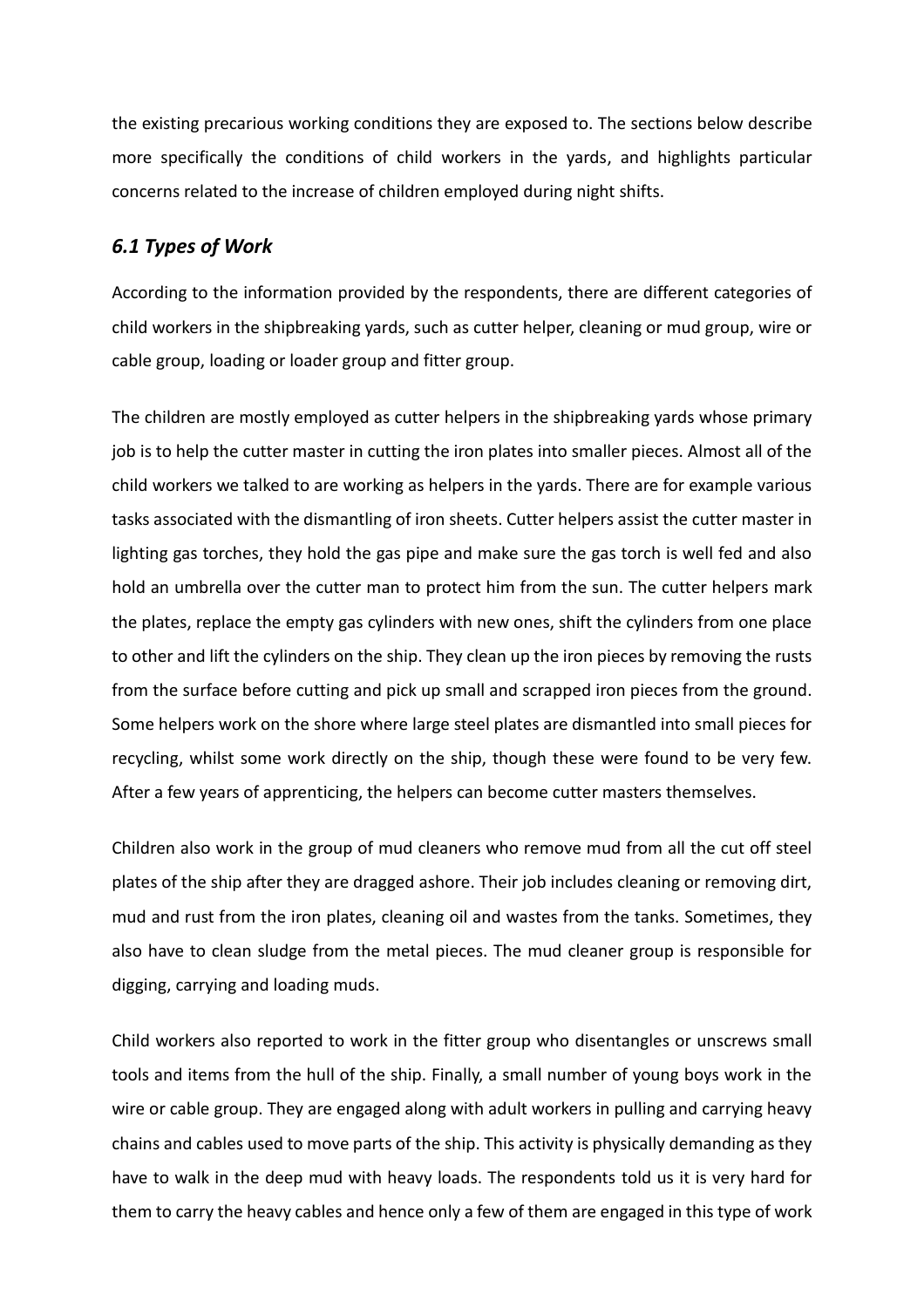Only a few respondent children told that they had worked in the ship. There, they clean hazardous wastes from confined spaces within the hull. Working in such confined spaces, they are exposed to high risks of explosions because of the gas left in the hull. If there is an accident, the workers inside the hull may inhale highly toxic fumes. It is furthermore very hard for them to climb the ladder on board the ship, and obviously there is risk of falling down from 50-60 feet height.

**Al-Amin** (17), a teenaged villager from Gaibandha district, engaged in shipbreaking because of family hardship and monetary needs. He started his career in shipbreaking yard when he was 15. He studied up to class four and then went to study in a madrasah (religious institution). His father does not work regularly and the family has extremely limited economic means. *"We are only two brothers. My parents are alive and live together. My elder brother was not contributing with money to the family expenses. I was passing idle time at home. I was thinking, life should not go in this way. Sensing the poor condition of my family, I decided to leave home for a job and got one in a shipbreaking yard through an acquaintance".* Al-Amin works 12 hours a day as a cutter helper such many other boys of his age. Sometimes in the past he had to work even more with overtime not paid in legal rate. His daily earning is taka 400 out of which he spends for meals every day, at least 130 taka. After spending for his personal needs, Al-Amin sends the leftover money (around 50%) to his family living in the village. His family buy daily groceries on credit from the local shop. Once Al-Amin sends money home, his family pay off the credit. He lives in a rented dormitory and buys his meals from food shops. He used to cook, but he cannot do that now as his workload increased. He gets tired after finishing the daily work. Opportunities for taking rest are very rare, and he complained that he is forced to work even though he is very tired. Al-Amin is exposed to smoke, oils and flames while cutting the iron scraps and cleaning the tanks. His eyes become very painful due to the smoke. No basic safety equipment has ever been provided to him by the yard management, they only gave him a pair of gum boots. He had to buy other safety items at his own cost. The cutter man, Al-Amin's immediate boss, gave him second-hand gloves and a helmet. He does not even have any boiler suit. Al-Amin says he suffers from nose running, coughing, dizziness and bodily pains. While cutting the iron, the fire-blaze falls on his skin and creates blisters. Sometimes he has to cut the iron when his boss is resting. As a newcomer, he did not have any idea of how to ensure his safety, and now he still lacks proper equipment to protect him against the many hazards he faces. *"The working environment in the yard is very unsafe and unhygienic. I always have to wear dirty and torn clothes. I feel bad all the time. But I have to work even if it feels bad, I am undone and this is the reality of my life. Because we are poor and we don't have education, we have to earn a life working in the shipbreaking yards. It is very difficult to get an alternative good job for lack of education and essential skills. I will have to do this dangerous job no matter how bad I feel here*.", Al-Amin was pale and downhearted during the interview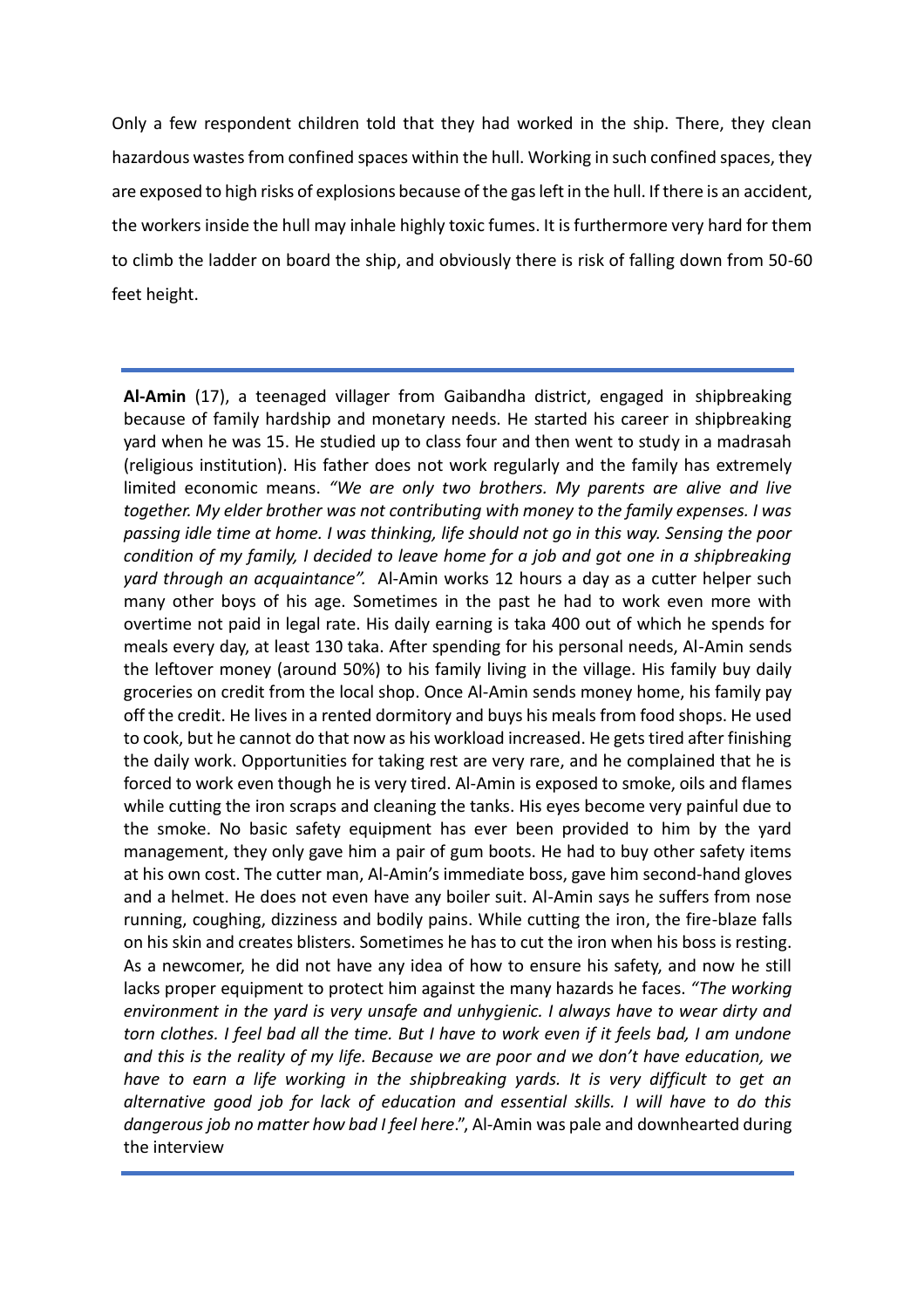#### <span id="page-17-0"></span>*6.2 Lack of Training and Personal Protective Equipment*

The child workers do not receive any training for shipbreaking works prior to joining the yard jobs. They have to rely on the senior workers who show them all basic "dos and don'ts" during the work.

Many of the respondents told that the yard authorities do not provide necessary equipment to ensure safe and healthy working conditions. Most yards only provide reconditioned gloves, helmets and boots to the workers. Fire safety, handling of inflammable and gaseous objects, hazardous waste management, machinery safety, cleanliness, hygiene and many other matters are completely overlooked. The personal protective equipment (PPE) supplied to the workers does not adequately protect them from the highly unsafe conditions they are exposed to. Shockingly, it was stated that the owners supply full sets of PPEs to workers only when Labour Inspectors or officers of the Department of Environment (DOE) visit their yards. The PPEs supplied are then taken back once the officers leave the premises.

The child workers told that they sometimes buy the shortfall items (helmet, boot, googles) from the outside shops, but they cannot afford to buy all necessary equipment as they don't have enough money. The only child workers who receive some protective equipment are cutter helpers. Their cutting masters usually provide them with their worn protective equipment like gloves, boots and helmets. However, these are most often in very bad condition and cannot be worn for a long time<sup>23</sup>.

Working barefoot in deep mud and without gloves, child workers said they are often cut by small steel pieces they cannot see. Even when they don't get cut, their feet become painful. When they clean pieces from the sludge, the toxics cause skin diseases. Most workers are exposed to the scorching sun and heat all daylong without any shade or resting facility.

During cutting operations, the child workers told that the flames of the gas torches and iron sparks hit their eyes causing inflammation, redness and damage to their vision. When they clean the iron plates with a hammer, small pieces of rust get into their eyes. Without

 $\overline{a}$ 

<sup>&</sup>lt;sup>23</sup> Some adolescents buy their basic protection equipment from shops nearby the yards. In fact, these equipments are collected from the dismantled ships but the yard owners and contractors prefer to sell them outside without providing them to their workers.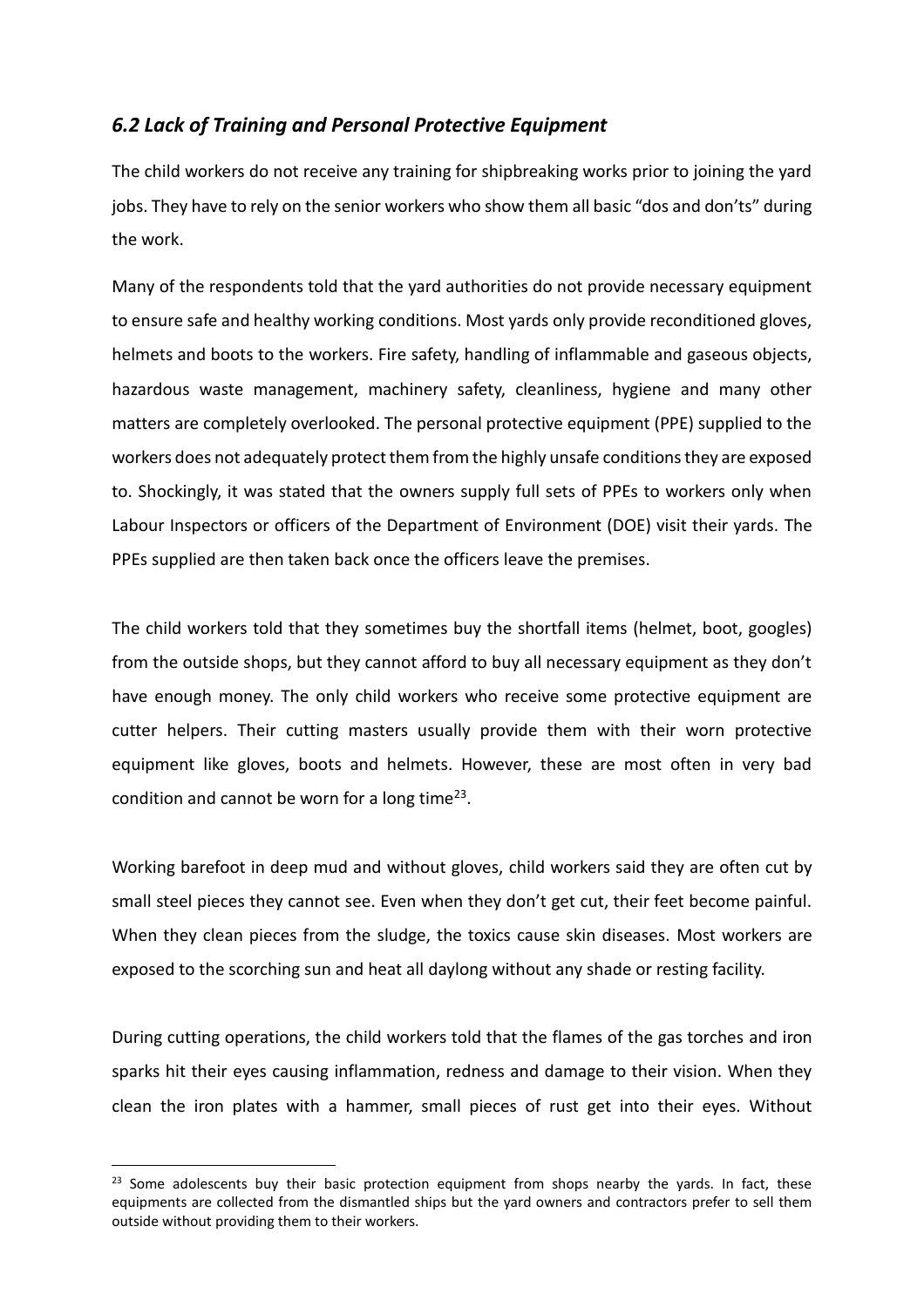protective equipment, fumes, dust, poisonous gases, and smells of burnt oils go into their body through inhaling and cause nausea, headache, intestine pain, chest pain, dark eye vision, dizziness and coughing. They cannot eat because of internal problems and pain in the chest or intestine. The drinking water is too polluted with metal and is not safe for intake. When the workers drink, they feel that they are drinking metal.

The occupational hazards mentioned above badly affect the body and mind of child workers. They cannot afford to buy foods for nutrition and medicine for treatment of illness and injuries. After longer periods of hard physical labour in risky and painful conditions, the children gradually lose their physical stamina, get easily sick, become weaker and a burden for all.

#### <span id="page-18-0"></span>*6.3 Treatment for Injury and Sickness*

It was generally stated that the workers who are victim of an accident receive initial treatment for their injuries from the yard owners. However, the extent of treatment support that the workers get from the employers varies. A majority told that the yard owners provide initial emergency medical support, but rarely provide support to ensure the full recovery. Others said that the yard management only arranges transport to take the victim to hospital after the accident occurs. According to a few other respondents, the owners pay up to 50% of the treatment costs. Clearly, the yard management does not provide or arrange for the effective treatment for injured workers.

Although some workers get partial support from the owners for the treatment of injuries, no such support is provided for occupational illness. Invariably all respondents told that the yard owners do not care about the sickness of workers and do not provide necessary health service to them, such as periodic health check-ups. If a worker falls sick, he has to arrange everything for the treatment of his illness, i.e. go to the doctor, buy medicine etc.

Workers that fall into severe illness or are victim of an accident that leavesthem with a serious injury, are sent back to their village home as soon as possible by the yard management, usually before the end of the treatment. Once back home, the onus of medical treatment falls on the suffering families. These workers become a burden for their families and often have difficulties in finding alternative employment due to their deteriorated health conditions.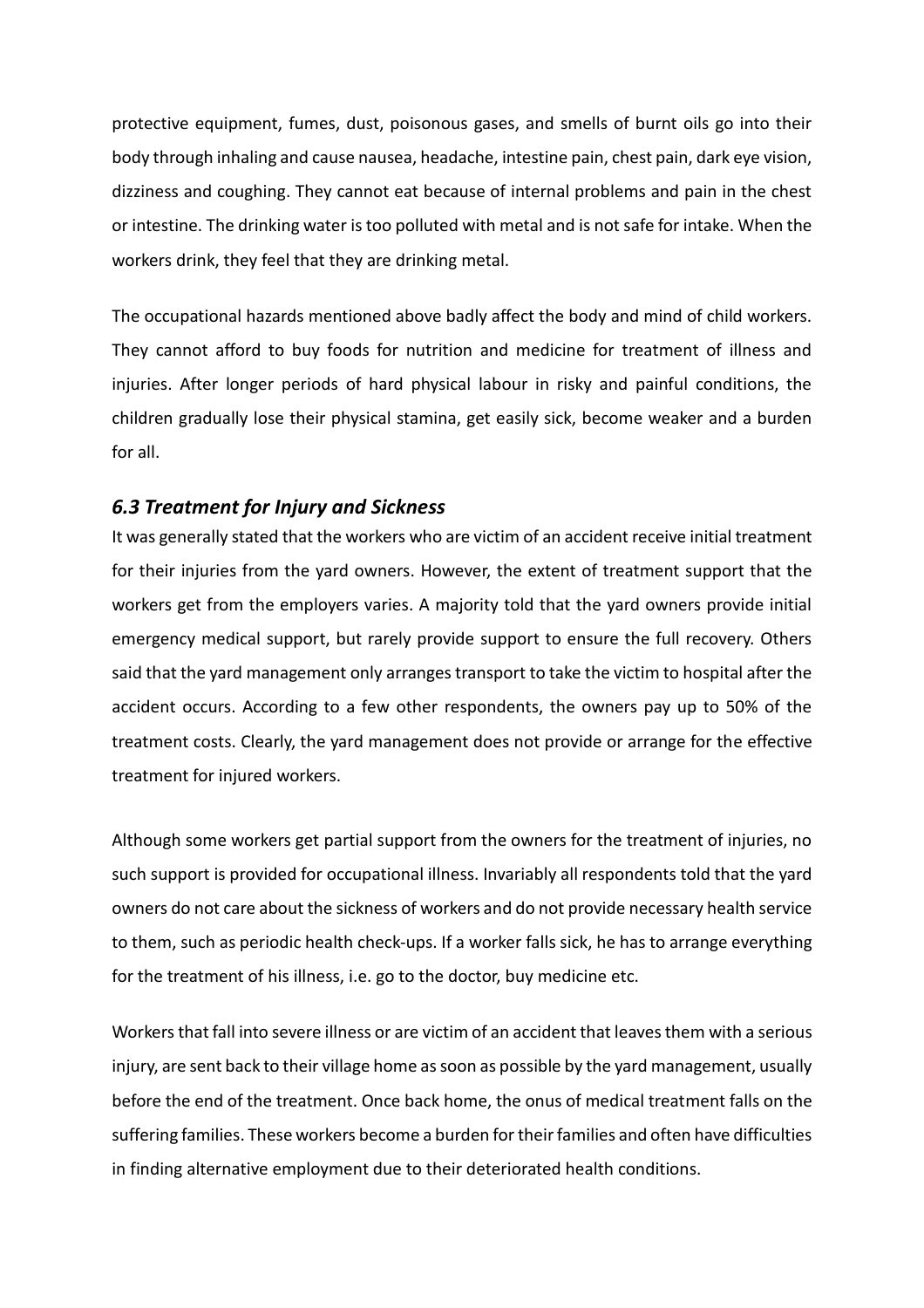#### <span id="page-19-0"></span>*6.4 Harassment*

 $\overline{a}$ 

The child workers interviewed stated that they are consistently insulted, bullied or harassed by the foremen, senior adult colleagues, supervisors or contractors for mistakes, slow movement or refusal to work when they are tiered. The foremen and supervisors target the children who cannot keep up with the pace of adults. If a child worker refuses to carry a heavy piece of iron or is reluctant to do a risky task, he is harassed in various manners. The types of harassment that the children are exposed to at the yard are shouting, scolding, repeated threats of termination, withholding or delaying payment of wages, cutting off number of attendance or undue pressure to complete huge workloads quickly. In some cases, physical assault is also used against children; they are slapped or beaten up by the supervisor.

#### <span id="page-19-1"></span>*6.5 Working Contracts, Wages and Overtime*

Shipbreaking workers have no strengths to bargain with the employers about the conditions of their employment. No worker gets any written employment contract or identity card from the shipbreaking owners as proof of their recruitment. None of them can therefore claim the basic labour rights without such vital documents. There is no workers' register, wages register or leave register in any yard as per the Labour Rules. If someone is injured or is terminated or his wages remain unpaid and the yard authority refuses to recognize him as their staff, there is no proof to establish his attachment with the yard so as to claim his dues. Some respondents told that the workers are supplied with attendance card which they cannot keep with them after the working hour.

On an average, all workers, including the children, have to spend 10-12 hours a day at the yards, typically from 7 or 8 am. Some of them work even more, up to 14 yours daily. Most of the child workers work 20-25 days in a month. Some work 15-20 days and very few work 26 days in each month<sup>24</sup>. Of particular concern was the observation that the number of children working during night shift is much higher than those involved in day shift. Whilst a very small number of child workers were identified to be engaged in night work during 2008-09<sup>25</sup>, the involvement of child labour during night shift work in the yards has increased sharply over the previous years.

<sup>&</sup>lt;sup>24</sup> No child worker can work a full month once they are too tired, injured or sick and need to take rest at home due the nature of the job. Since the child workers feel weak and do not have much energy to work, they remain absent from the yard.

<sup>&</sup>lt;sup>25</sup> "Childbreaking Yards: Child Labour in the Ship Recycling Industry in Bangladesh", FIDH, YPSA, NGO Shipbreaking Platform (2008) at p. 05, URL: <https://www.fidh.org/IMG/pdf/bgukreport.pdf>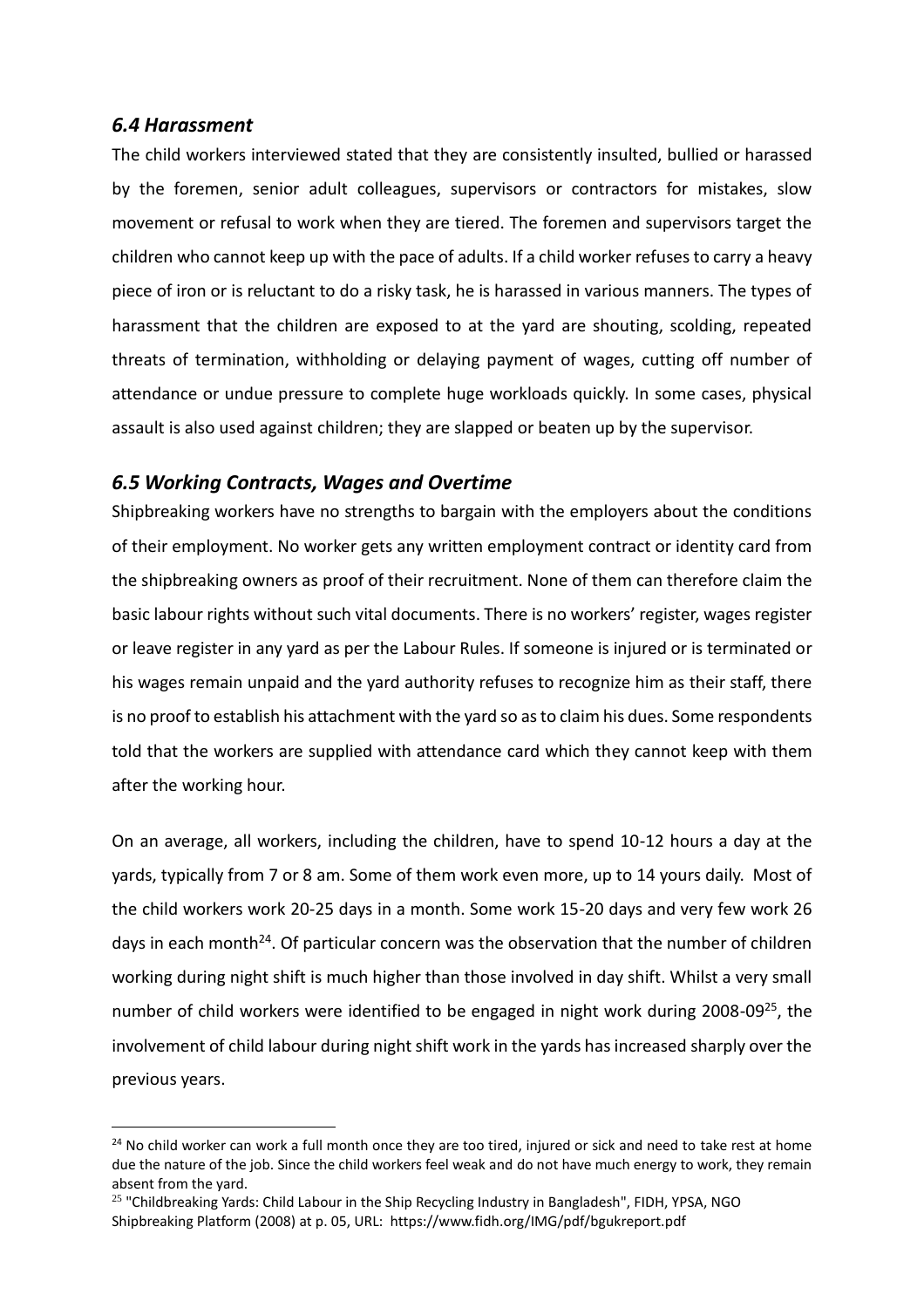Workers' wages are paid fortnightly calculated on daily hour basis<sup>26</sup>. In the majority of cases, wages are paid regularly and without delay although irregularities in payment is also evident in some cases. A good number of children told that they are not paid for overtime work, whereas, an equal number of them informed that they are paid for the extra hours of work. But the rate of overtime wages is quite low and inconsistent with the national labour law. The total monthly income of the children range between USD 70-100 and their daily pays range between USD 3-5. The child workers generally get much lower wages than the adults even though they work for equal hours.

Payment of yearly bonus to the workers is completely unknown. According to the labour law, the workers must be paid two festival bonuses in a year equal to two month's basic wages. But nothing is paid to the workers by the yard authority. Sometimes, a very nominal amount (USD 6-12) is handed to them as charity. This is also paid very irregularly. The child workers also do not get provident fund, group insurance, labour welfare grant or any other social security benefit from the yard owners. All respondents told that their wages and bonus are insufficient to meet the personal and family expenses.

#### <span id="page-20-0"></span>*6.6 Leaves, Holidays, Family Reunion*

The child workers in shipbreaking yards cannot enjoy public holidays and paid leaves as per the labour law. Whilst the respondents informed that they were in most cases able to take leave, the leaves were only granted without payment. All the workers work on 'no work no pay' basis--the employer deducts money from their wages for every period of leave. Moreover, if a worker leaves the yard for some days, the owners simply recruit new workers to replace the absentee as there are no employment contracts signed. So, the fear of losing their job and reduction of earning prevents the children from returning home to see their family members. Due to these factors, the migrant child workers only go home two or three times in a year or after shipbreaking in their yard is completed.

#### <span id="page-20-1"></span>*6.7 Living Condition of Child Workers*

 $\overline{a}$ 

The child workers live at different places of Sitakunda, Chittagong nearby the respective yards where they are employed. The yard authorities do not provide accommodation facilities for them. The children that have migrated from other parts of Bangladesh arrange their

<sup>&</sup>lt;sup>26</sup> Workers work on daily basis and their wages are paid on the basis of daily work. There is no pay for no work.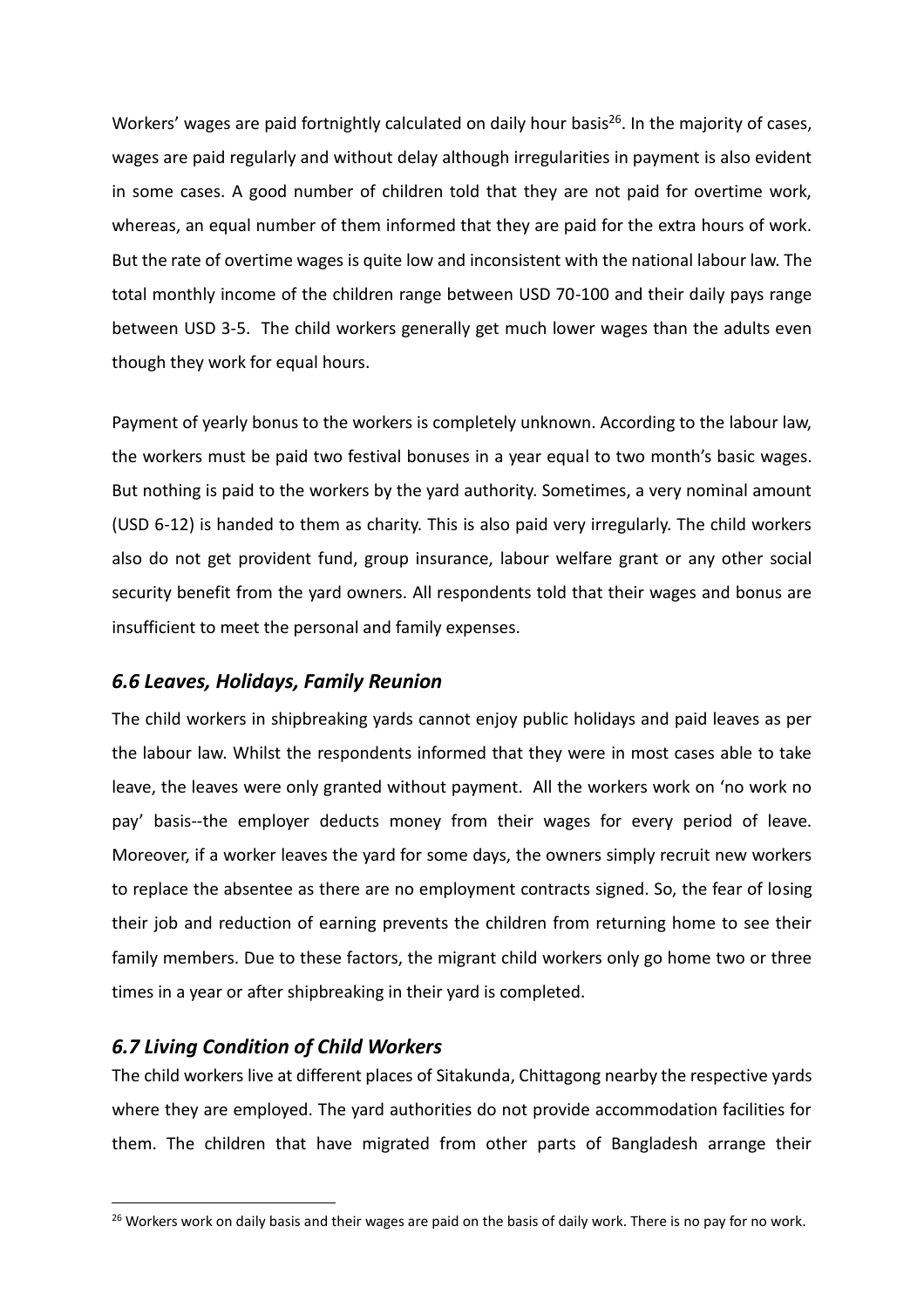accommodation and foods at their own costs. They live in dormitory or shacks located next to the yards and are detached from their family members who remain in the village they left behind. They stay in small, shared rooms to cut-down living expenses. The migrant child workers live in very substandard conditions with no water supply, electricity, bathing or attached washroom facilities.

Some of the child workers, however, live with their family in surrounding villages nearby the yards. They are mostly local people living at the ancestral homestead although some of them are migrants from other districts.

**Solaiman** (17) is a local boy from Kadam Rasul, Sitakunda. He lives with his parents and his young brother in their ancestral house close to the shipbreaking yard where he works. His sister is married and lives with her husband. Solaiman and his father are the earning members of the family. Solaiman studies at a local college in Commerce group at 11<sup>th</sup> grade. Solaiman's sick mother needs a lot of money for treatment of diabetes and it soon becomes impossible for his father to bear all the expenses alone. In order to manage the medical expenses, maintain educational costs of him and his younger brother and to provide income support to the family, Solaiman works in the nearby shipbreaking yard. His ambition is to complete a MBA and find a career in the banking sector. Solaiman has been working in the yard for one and half year. His monthly income is taka 6000. *"I mainly work in night shifts to attend classes and focus on study in daytime. Other occupations do not provide the opportunity for attending classes during the day. That's why I joined a shipbreaking job.",* Solaiman added. However, he cannot go to college regularly. He works on average 20 days a month. Due to the heavy pressure of work in the yard, he cannot manage enough time for his studies. This caused him to earn lower grade in his SSC (secondary school certificate) examination. His SSC result was not good. During his work in the yard, he never get safety equipment and also little water is provided by the yard management to reduce the dehydration from the body caused by working in overheat. Solaiman told that the management puts pressure on him to finish the work quickly and constantly gives him more workloads. Many times he does not have time for dinner. According to Solaiman, almost all child workers come to work in shipbreaking yards mainly due to family problems and all of them face identical problems during work. If they would get better alternative jobs, they will leave shipbreaking yards immediately.

#### <span id="page-21-0"></span>*6.8 Contact with Trade Unions, Inspection Department and NGOs*

Trade unions keep distance from the child workers, and even seem to deny that there is a child labour problem in the shipbreaking sector. Indeed, some unionists we talked to tried to justify their non-engagement by claiming that there is no child labour at the shipbreaking yards. All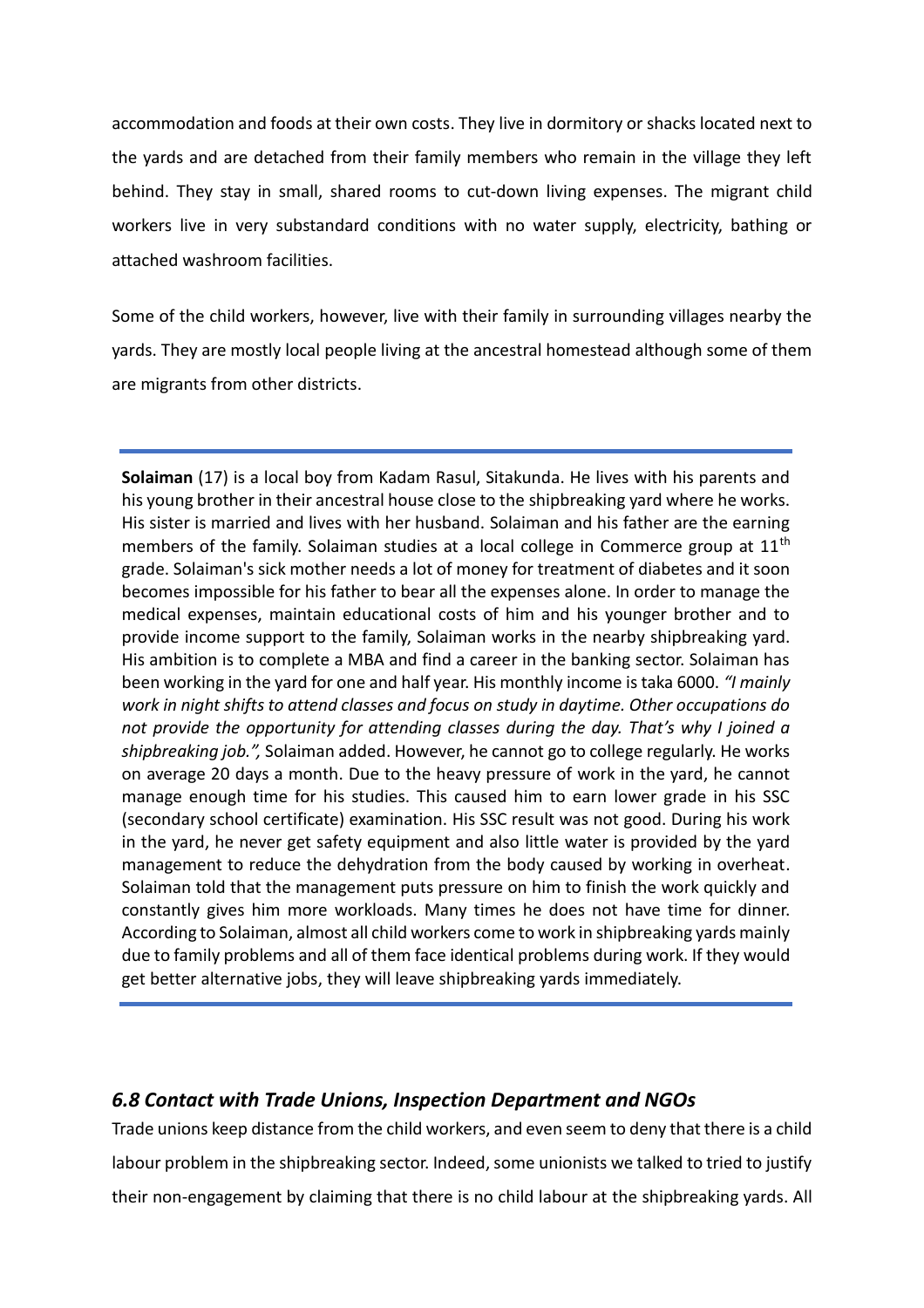child workers whom we interviewed told that they do not get any help or support from the trade unions to get rid of their workplace problems. Also, foremen and adult workers alleged that trade union leaders do not work for the interests of workers. They maintain connivance with the yard authority and are not sincere about the issues of workers. They do not effectively raise their voice against clear violations of labour rights.

It is also obvious from our field experience that the labour inspection department (DIFE) lack concern about child workers in shipbreaking yards. The department has overlooked the child labour issues in this sector. The child workers have no perception of the inspection department as they had never come across any officer in their yards. DIFE claimed they have not found any evidence of child labour in any yard but stated that if they get credible information about the presence of child labour, they will take action<sup>27</sup>. It was alleged by many, the DIFE Inspectors do not meet or talk with general workers during inspections in the yard. Some local persons told that the shipbreaking owners are very influential and powerful and that is why the government lacks strict surveillance over them. The regulatory agencies have not taken any effective step against the yard owners for promoting worst forms of child labour in their establishments.

One representative from local NGO YPSA informed that they are seeking to reach out to more child workers and their parents to inform them about the harmful effects of shipbreaking work. They are also planning to educate the child workers. Sometimes, the technical training provided by YPSA to child workers for switching to alternative decent occupations could not drive all trainee children out of the hazardous shipbreaking job. Few of them returned to shipbreaking job again after the training. The main underlying reason is allurement of better payment, said the YPSA spokesperson<sup>28</sup>.

#### <span id="page-22-0"></span>**7. Conclusions**

 $\overline{a}$ 

There is no doubt that child labour still exists in the shipbreaking sector in Bangladesh. An estimated 13% of all shipbreaking workers are children (15-17 years) compared to 25% in

<sup>&</sup>lt;sup>27</sup> Interview with the deputy Inspector General (DIG) of the Department of Inspection for Factories and Establishments (DIFE), Chittagong Regional Office.

<sup>&</sup>lt;sup>28</sup> YPSA runs a programme to train up the shipbreaking workers with life and technical skills for alternative jobs and better living, including child workers. It has so far provided technical training to 186 workers and life skill to 300 workers.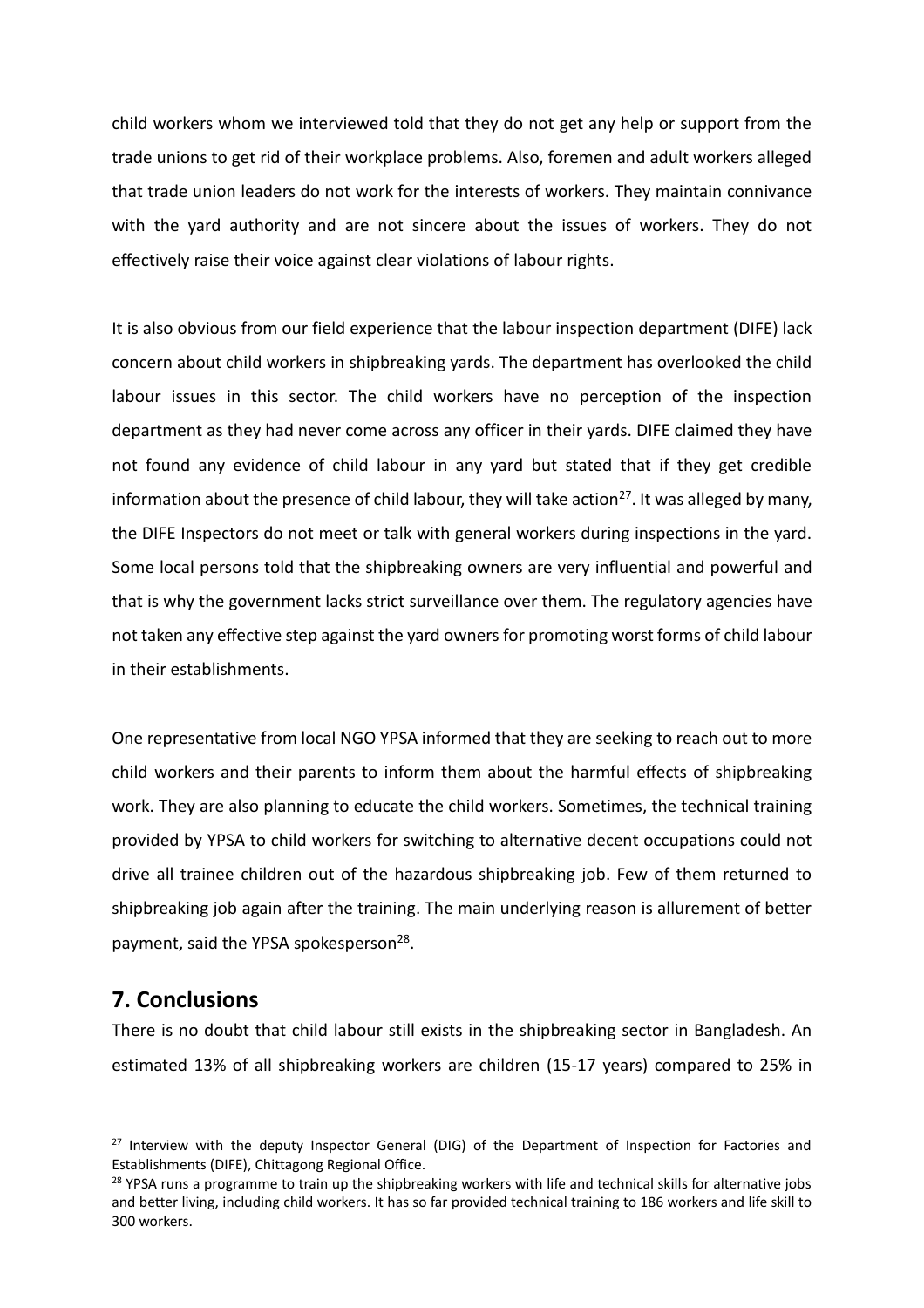2008. Children below 15 years were not observed in any yard, and all children working in this sector that were interviewed are within 15-17 years age group. There has thus been progress from the earlier scenario as observed in 2008 where an estimated 25% of the workers were children, some of them younger than 10 years old.

According to both national and international legal standards, employment of children below 18 years in the shipbreaking yards is completely prohibited as it is considered a worst form of child labour. Continuous advocacy by local NGOs such as YPSA, spot checking by NGO Shipbreaking Platform and other stakeholders that work to stop child labour in shipbreaking yards have promoted government surveillance and increased media reporting. This has created pressure on the yard owners not to recruit under-18 children for shipbreaking. The number of recruited child workers has therefore been reduced sharply during the last few years. Whilst very young aged children (7-12 year) were seen in the yards 4-5 years ago, there seems at present to be no new recruitment of very young child workers.

No qualitative and meaningful improvement has, however, taken place during the last decade with regard to labour conditions in the yards, and child labour has not been abolished from the whole sector. Still, workers' lives, including children, are in great danger due to the persistence of severe occupational safety and health hazards, and ensuring decent working conditions for all remains a real challenge. Of particular concern is that the conditions for child workers seems to have worsened as more children now work during night shifts.

The role of shipbreaking yard owners and their association, the Bangladesh Ship Breakers and Recyclers Association (BSBA), in enforcing the relevant international and national legal standards is far from being satisfactory. Lack of stronger voice of media and civil society organisations, insufficient action by the labour administration and enforcement agencies to stop the fatalities caused by shipbreaking, non-compliance of labour and environmental standards, and lack of effective measures to eliminate child labour have left the shipbreaking workers in a very precarious state. For the yard owners, children unfortunately still represent a cheaper labour force that is easy to control. Indeed, they are most unlikely to defend their rights and organise into trade unions<sup>29</sup>.

 $\overline{a}$ 

<sup>&</sup>lt;sup>29</sup> FGD with YPSA staffs.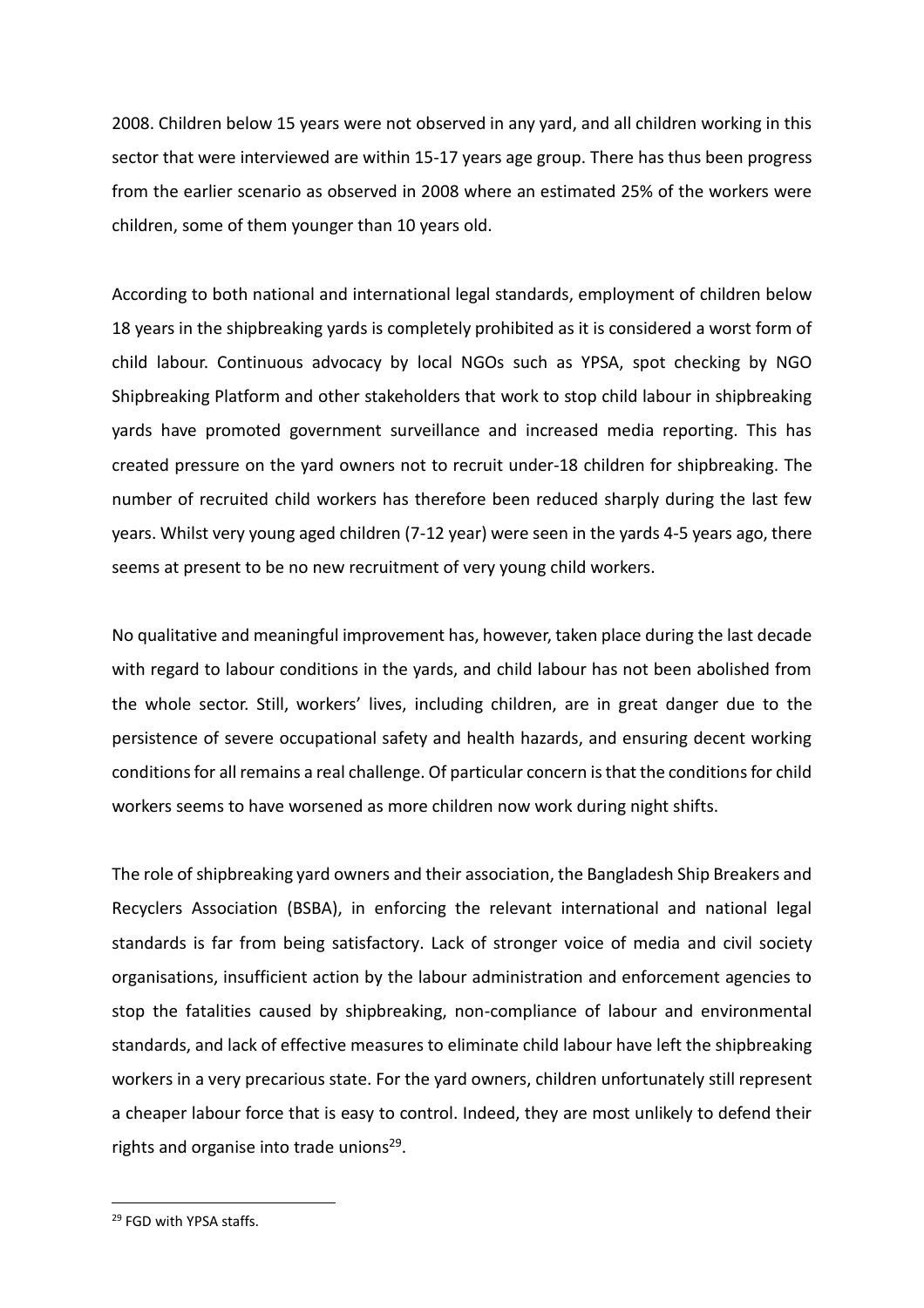Violation of labour rights and shipbreaking laws in the yards cannot be stopped unless the DIFE, DOE, Ministry of Industry and other government authorities beef up their surveillance on shipbreaking operations. If they carry out effective monitoring in all the yards, decent working conditions will be ensured. The government and local administration have responsibility to annihilate poverty and effectively drive out child labour from shipbreaking yards. Rehabilitation, income safety and hazard-free employment should be ensured for the poor families. The existing adolescent workers should be brought out of the ultra-hazardous and unacceptable working conditions of shipbreaking yards and be relocated to nonhazardous jobs which are tolerable by them with regard to their health, safety and overall wellbeing.

#### <span id="page-24-0"></span>**8. Recommendations**

 $\overline{a}$ 

Children are the most vulnerable to accidents and diseases caused by the toxic and hazardous conditions at the yards. They are an easy target to exploit as they are less pre-cautioned and do not raise their voice against any violation of their rights. The involvement of under-aged workers in shipbreaking yards is a worst form of child labour which has to be eliminated urgently. The government should strengthen its drive for poverty reduction, social safety programme and create decent working environments. A national child labour elimination strategy should be adopted based on the national and international labour standards. This strategy should be executed through effective 'programme of actions' for dispelling child labour in the shipbreaking sector. The 'programme of actions' of the government should aim at ensuring following strategies to  $30$ :

- a. identify and denounce the worst forms of child labour;
- b. prevent the engagement of children in the worst forms of child labour or emancipate them from such situation;
- c. protect the child workers from reprisals;
- d. ensure their rehabilitation and social integration through measures which properly address their educational, physical and psychological needs; and
- e. raise voices of the affected children, their families and general public through information sharing and sensitization.

<sup>&</sup>lt;sup>30</sup> Article 2 of the Recommendation-190 (ILO Worst Forms of Child Labour Recommendation 1999)